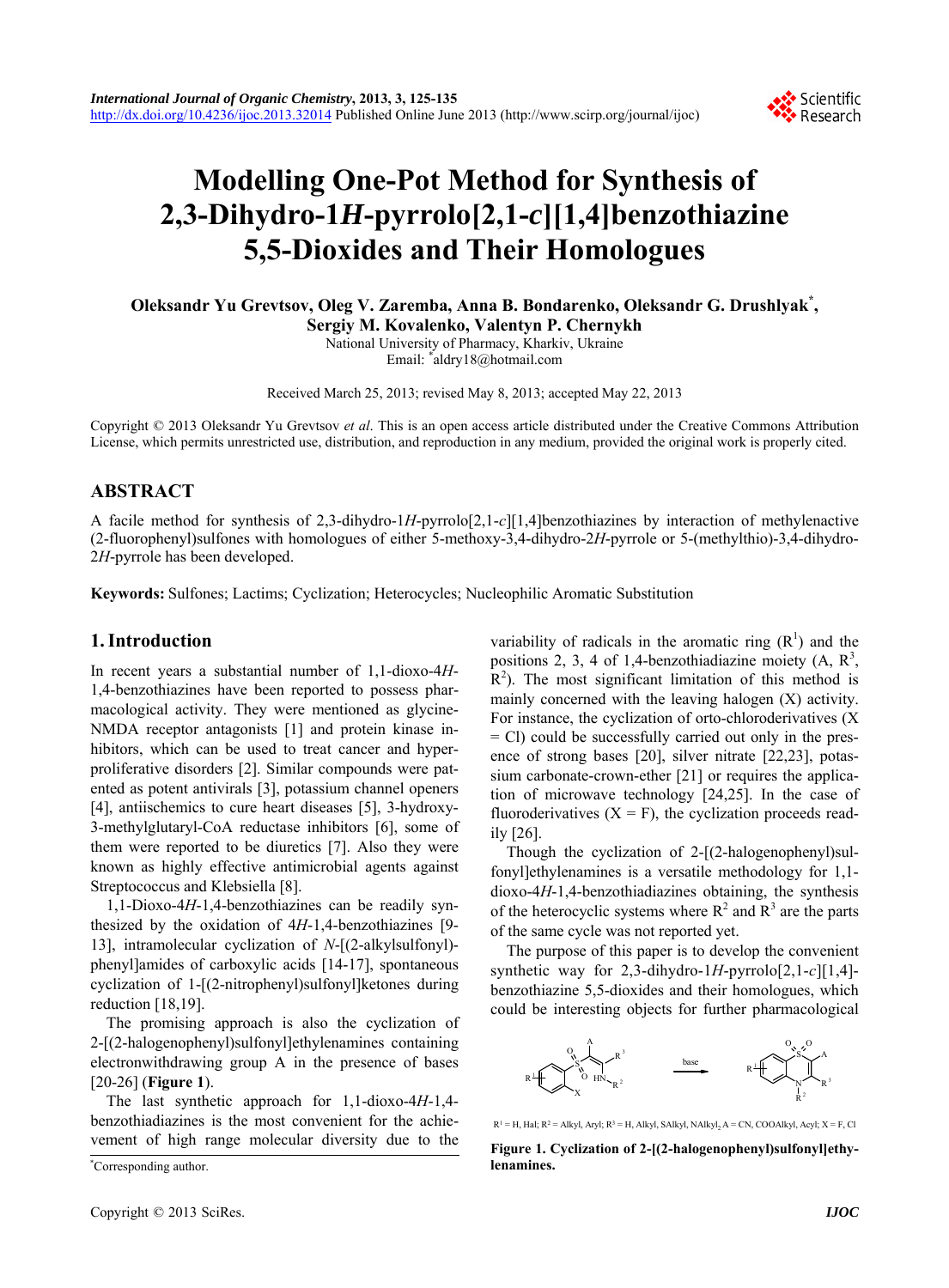screening.

It was reported that the interaction of asymmetrical methylene active compounds with either 5-methoxy-3,4-dihydro-2*H-*pyrrole or 5-(methylthio)-3,4-dihydro-2*H-*pyrrole and their homologues led to formation of mixture E,Z-isomers of enamine-type products [27-29]. With regard to this fact, the interaction between (2 fluorophenyl)sulfones 1a-i and lactims 2а-f (**Figure 2**) should produce 2-{[(2-fluorophenyl)sulfonyl]methylene} pyrrolidines and their homologues 3а-z (**Figure 1**).

The heating of sulfones 1 with excess of lactims 2 (30% for sulfonylacetonitriles 1а, d-i and 50% for other compounds 1) at 90˚C has been chosen as the standard reaction conditions. The reaction for acetonitriles 1а, d-i was held in DMF media, for other compounds 1 was carried out solvent-free. The process was monitored by TLC and disappearance of starting sulfone 1 spot has been controlled. The results of experiment demonstrated that the interaction of sulfones 1 with 5-methoxy-3,4-dihydro-2*H*-pyrrole and its homologues 2a-c in chosen conditions did not produces solely products 3. In some cases the products of further cyclization 4 were also present in the reaction mixture. The lactims 2 having larger cycle required more reaction time. Experimental data (**Table 1**)



**1a**: R<sup>1</sup> = CN, R<sup>2</sup> = R<sup>3</sup> = H; **1b**: R<sup>1</sup> = Ac, R<sup>2</sup> = R<sup>3</sup> = H; **1c**: R<sup>1</sup> = COOMe, R<sup>2</sup> = R<sup>3</sup> = H; **1d**: R<sup>1</sup> = CN, R<sup>2</sup> = H, R<sup>3</sup> = Me;<br>**1e**: R<sup>1</sup> = CN, R<sup>2</sup> = H, R<sup>3</sup> = F; **1f**: R<sup>1</sup> = CN, R<sup>2</sup> = H, R<sup>3</sup> = Cl; **1g 2d**:  $A = S$ ,  $B = CH_2$ ; **2e**:  $A = S$ ,  $B = (CH_2)_2$ ; **2f**:  $A = S$ ,  $B = (CH_2)_3$ .

**Figure 2. Interaction of sulfones 1 with lactims 2.**

**Table 1. 2-{[(2-Fluorophenyl)sulfonyl]methylene}pyrrolidines and their homologues 3а-z.** 

| Cmpd.          | Formula                        | M.W.   | A             | $\, {\bf B}$                    | $\mathbf{R}^1$     | $\mathbb{R}^2$ | $R^3$        | Time, h        | Yield $3(4)$ , % |
|----------------|--------------------------------|--------|---------------|---------------------------------|--------------------|----------------|--------------|----------------|------------------|
| 3a             | $C_{12}H_{11}FN_{2}O_{2}S$     | 266.29 | $\mathcal{O}$ | CH <sub>2</sub>                 | <b>CN</b>          | $\, {\rm H}$   | H            | 4              | 82               |
| 3 <sub>b</sub> | $C_{13}H_{13}FN_2O_2S$         | 280.32 | $\mathbf{O}$  | (CH <sub>2</sub> ) <sub>2</sub> | <b>CN</b>          | $\, {\rm H}$   | H            | 4              | 72(14)           |
| 3c             | $C_{14}H_{15}FN_{2}O_{2}S$     | 294.34 | $\mathbf{O}$  | (CH <sub>2</sub> ) <sub>3</sub> | <b>CN</b>          | $\, {\rm H}$   | H            | 8              | 54(18)           |
| 3d             | $C_{13}H_{14}FNO_3S$           | 283.32 | $\mathbf{O}$  | CH <sub>2</sub>                 | Ac                 | $\, {\rm H}$   | H            | $10\,$         | 73               |
| 3d             | $C_{13}H_{14}FNO_3S$           | 283.32 | S             | CH <sub>2</sub>                 | Ac                 | $\, {\rm H}$   | H            | 4              | 80               |
| 3e             | $C_{14}H_{16}FNO_3S$           | 297.35 | S             | (CH <sub>2</sub> ) <sub>2</sub> | Ac                 | $\, {\rm H}$   | H            | 6              | 31               |
| 3f             | $C_{13}H_{14}FNO_4S$           | 299.32 | $\mathbf{O}$  | CH <sub>2</sub>                 | CO <sub>2</sub> Me | $\,$ H         | H            | $10\,$         | 57               |
| 3f             | $C_{13}H_{14}FNO_4S$           | 299.32 | S             | CH <sub>2</sub>                 | CO <sub>2</sub> Me | $\, {\rm H}$   | H            | $10\,$         | 85               |
| 3g             | $C_{14}H_{16}FNO_4S$           | 313.36 | $\mathbf S$   | (CH <sub>2</sub> ) <sub>2</sub> | CO <sub>2</sub> Me | $\, {\rm H}$   | $\, {\rm H}$ | 20             | 42               |
| 3 <sub>h</sub> | $C_{15}H_{18}FNO_4S$           | 327.37 | S             | (CH <sub>2</sub> ) <sub>3</sub> | CO <sub>2</sub> Me | $\, {\rm H}$   | $\mathbf H$  | $20\,$         | 48               |
| 3i             | $C_{13}H_{13}FN_2O_2S$         | 280.32 | $\mathbf{O}$  | CH <sub>2</sub>                 | <b>CN</b>          | $\,$ H         | Me           | 4              | 92               |
| 3j             | $C_{12}H_{10}F_2N_2O_2S$       | 284.28 | $\mathbf{O}$  | CH <sub>2</sub>                 | <b>CN</b>          | $\, {\rm H}$   | $\mathbf F$  | 4              | 84(7)            |
| 3k             | $C_{12}H_{10}CIFN_2O_2S$       | 300.74 | $\mathbf{O}$  | CH <sub>2</sub>                 | CN                 | $\, {\rm H}$   | <b>Cl</b>    | 4              | 76(13)           |
| 3 <sub>l</sub> | $C_{13}H_{13}FN_{2}O_{2}S$     | 280.32 | $\mathbf{O}$  | CH <sub>2</sub>                 | <b>CN</b>          | Me             | H            | 4              | 96               |
| 3m             | $C_{12}H_{10}F_2N_2O_2S$       | 284.28 | $\Omega$      | CH <sub>2</sub>                 | <b>CN</b>          | $\mathbf F$    | H            | $\overline{4}$ | 32(62)           |
| 3n             | $C_{12}H_{10}CIFN_2O_2S$       | 300.74 | $\mathbf{O}$  | CH <sub>2</sub>                 | <b>CN</b>          | Cl             | $\mathbf H$  | 4              | 81(9)            |
| 3 <sub>0</sub> | $C_{14}H_{15}FN_2O_2S$         | 294.34 | $\mathbf{O}$  | (CH <sub>2</sub> ) <sub>2</sub> | CN                 | $\,$ H         | Me           | 4              | 89               |
| 3p             | $C_{13}H_{12}F_2N_2O_2S$       | 298.31 | $\mathbf{O}$  | (CH <sub>2</sub> ) <sub>2</sub> | CN                 | $\,$ H         | $\mathbf F$  | 4              | 60(16)           |
| 3q             | $C_{13}H_{12}CIFN_2O_2S$       | 314.76 | $\Omega$      | (CH <sub>2</sub> ) <sub>2</sub> | CN                 | $\mathbf H$    | <b>Cl</b>    | 4              | 45 (45)          |
| 3r             | $C_{14}H_{15}FN_{2}O_{2}S$     | 294.34 | $\mathbf{O}$  | (CH <sub>2</sub> ) <sub>2</sub> | CN                 | Me             | H            | 4              | 94               |
| 3s             | $C_{13}H_{12}F_2N_2O_2S$       | 298.31 | $\mathbf{O}$  | (CH <sub>2</sub> ) <sub>2</sub> | CN                 | $\rm F$        | H            | 4              | 18(74)           |
| 3 <sub>t</sub> | $C_{13}H_{12}CIFN_2O_2S$       | 314.76 | $\mathbf{O}$  | (CH <sub>2</sub> ) <sub>2</sub> | CN                 | Cl             | H            | 4              | 50(42)           |
| 3 <sub>u</sub> | $C_{15}H_{17}FN_{2}O_{2}S$     | 308.37 | $\mathbf{O}$  | (CH <sub>2</sub> ) <sub>3</sub> | <b>CN</b>          | $\, {\rm H}$   | Me           | 8              | 76               |
| 3v             | $C_{14}H_{14}F_2N_2O_2S$       | 312.34 | $\Omega$      | (CH <sub>2</sub> ) <sub>3</sub> | <b>CN</b>          | $\,$ H         | $\mathbf F$  | 8              | 48 (26)          |
| 3w             | $C_{14}H_{14}CIFN_2O_2S$       | 328.79 | $\mathbf{O}$  | (CH <sub>2</sub> ) <sub>3</sub> | <b>CN</b>          | $\mathbf H$    | Cl           | 8              | 49(9)            |
| 3x             | $\rm C_{15}H_{17}FN_2O_2S$     | 308.37 | $\mathbf{O}$  | (CH <sub>2</sub> ) <sub>3</sub> | CN                 | Me             | H            | 8              | 64 (16)          |
| 3y             | $C_{14}H_{14}F_{2}N_{2}O_{2}S$ | 312.34 | $\mathbf{O}$  | (CH <sub>2</sub> ) <sub>3</sub> | CN                 | $\mathbf F$    | $\, {\rm H}$ | 8              | 0(73)            |
| 3z             | $C_{14}H_{14}CIFN_2O_2S$       | 328.79 | $\mathbf{O}$  | (CH <sub>2</sub> ) <sub>3</sub> | CN                 | Cl             | H            | 8              | 0(53)            |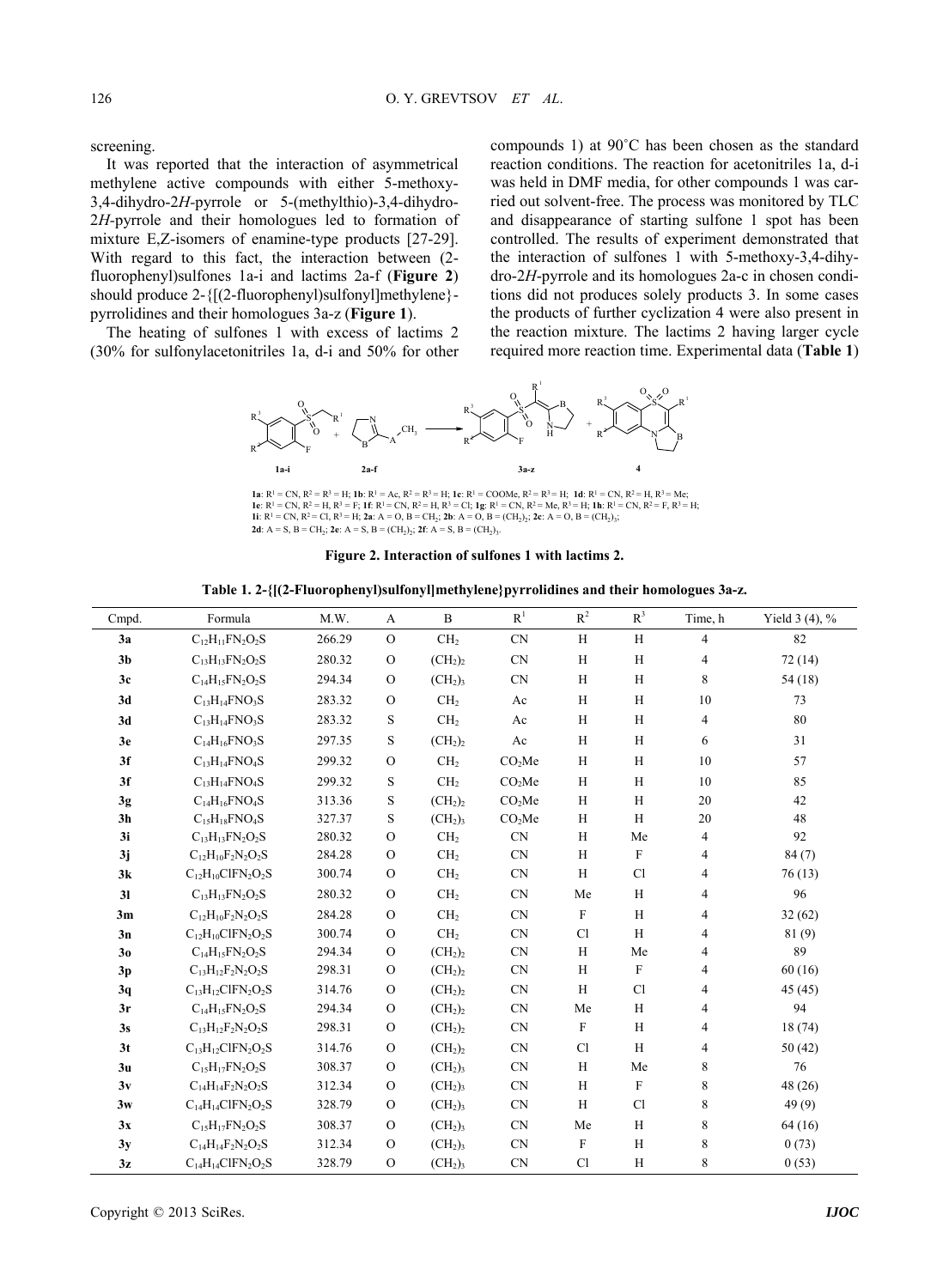show that the compounds 3 with  $R^1 = CN$  are the most susceptible for cyclization. Thus, they were chosen as the model objects to study the influence of the substituent in benzene ring on the cyclization of compounds 3. It was established that electrondonating groups interdict formation of 1,4-benzothiadiazine ring, at the same time electronwithdrawing groups (halogens) promote cyclization of enamines 3. For example, the combination of О-methyllactim 2c with sulfonylacetonitriles 1h, i, where  $R^2 =$ Cl and F, only gave the product of cyclization 8,9, 10,11-tetrahydro-7*H*-azepino[2,1-*c*][1,4]benzothiazine-6 carbonitrile 5,5-dioxides 4y, z. The reaction of sulfonylacetone 1b ( $R^1$  = Ac) with O-methyllactim 2a resulted in selectively (1*E*)-1-[(2-fluorophenyl)sulfonyl]-1-(pyrrolidin-2-ylidene)acetone 3d, and its interaction with lactims 2b and 2c allowed us to isolate only 2-methyl-1,4-benzoxathiine 4,4-dioxide 5 (**Figure 3**). Probably in the case of sterically hindered lactims 2b, c, the competing reaction of intramolecular cyclization to 2-methyl-1,4-benzoxathiine-4,4-dioxide 5 became the preferable process.

To prove the formation of compound 5 in this reaction, we performed its alternative synthesis by heating of sulfonylacetone 1b in 1,4-dioxane at 90˚C in the presence of equimolar amount DBU for 4 hours.

The reaction of sulfonylacetone 1b  $(R^1 = Ac)$  with S-methyllactims 2d and 2e lead to formations of enamine type products 3d and 3e, and S-methyllactim 2f (2*Z*)-2- {[(2-fluorophenyl)sulfonyl]methylidene}azepane 6 has been isolated with the yield 25% as mixture of *E*- and *Z*isomers.

The interaction of methyl [(2-fluorophenyl)sulfonyl]acetate 1с with O-methyllactim 2a requires more time than interaction with sulfones 1a and 1b and results in the mixture of *E*- and *Z*- isomers of enamine 3f. The reaction of sulfone 1с with larger O-methyllactims 2b, c is failed.

The only reaction of methyl [(2-fluorophenyl)sulfonyl] acetate 1с with S-methyllactims 2d-f allowed us to obtain methyl (2*E*,*Z*)-[(2-fluorophenyl)sulfonyl](pyrrolidin-2 ylidene)acetate 3f and its homologues 3g and 3h with



**Figure 3. Transformations of sulfonylacetone 1b.**

moderate yields.

The cyclization of enamines 3 to 2,3-dihydro-1*H*pyrrolo[2,1-*c*][1,4]benzothiazine 5,5-dioxides and their homologues 4 has been performed by heating in 1,4 ioxane with equimolar amount of DBU at 50˚C - 60˚C according to **Figure 4**.

Since 2-fluorophenylsulfones 1 interaction with О- or S-methyllactims 2 was a satisfactory approach for enamines 3, and further cyclization of the condensation products 3 to the 2,3-dihydro-1*H-*pyrrolo[2,1-*c*][1,4] benothiazine 5,5-dioxides and their homologues 4 occurred in numerous cases, it was interesting to develop "one-pot" method for synthesis of the products 4. For this purpose O-methyllactims 2a-c were chosen as the starting material for interaction with [(2-fluorophenyl) sulfonyl]acetonitriles 1a, d-i, S-methyllactims 2d-f were used for condensation with 1-[(2-fluorophenyl)sulfonyl] acetone 1b and methyl [(2-fluorophenyl)sulfonyl] acetate 1c.

According to the proposed "one-pot", procedure enamines 3 were not isolate. When the reaction of sulfones 1 with lactims 2 was complete, to the cool reaction mixture (20˚C) 1,4-dioxane and equimolar amount of DBU were added and the reaction mixture was heated at 60˚C for 2 - 4 hours. After dilution of reaction mixture with 2-propanol, the precipitate formed was filtered and crystallized from DMF-2-propanol mixture. The yields and some properties of obtained compounds are given in **Table 2**.

#### **2. Experimental Section**

The melting points (°C) were measured with a Buchi В-520 melting point apparatus and were not corrected. IR spectra were recorded on FT-IR Bruker Tensor-27 spectrometer in KBr. Thin-layer chromatography (TLC) was performed on aluminum sheets precoated with silica gel (Merck, Kieselgel 60 F-254). LC/MS spectra were recorded with PE SCIEX API 150EX liquid chromatograph equipped with a UV detector ( $\lambda_{\text{max}}$  215 and 254 nm) and using a  $C_{18}$  column (100  $\times$  4 mm). Elution started with water and ended with acetonitrile/water (95:5, v/v) and used a linear gradient at a flow rate of 0.15 mL/min and an analysis cycle time of  $25$  min. <sup>1</sup>H NMR-spectra were



**Figure 4. Cyclization of enamines 3 to 2,3-dihydro-1***H***pyrrolo[2,1-***c***][1,4]benzothiazine 5,5-dioxides and their homologues 4.**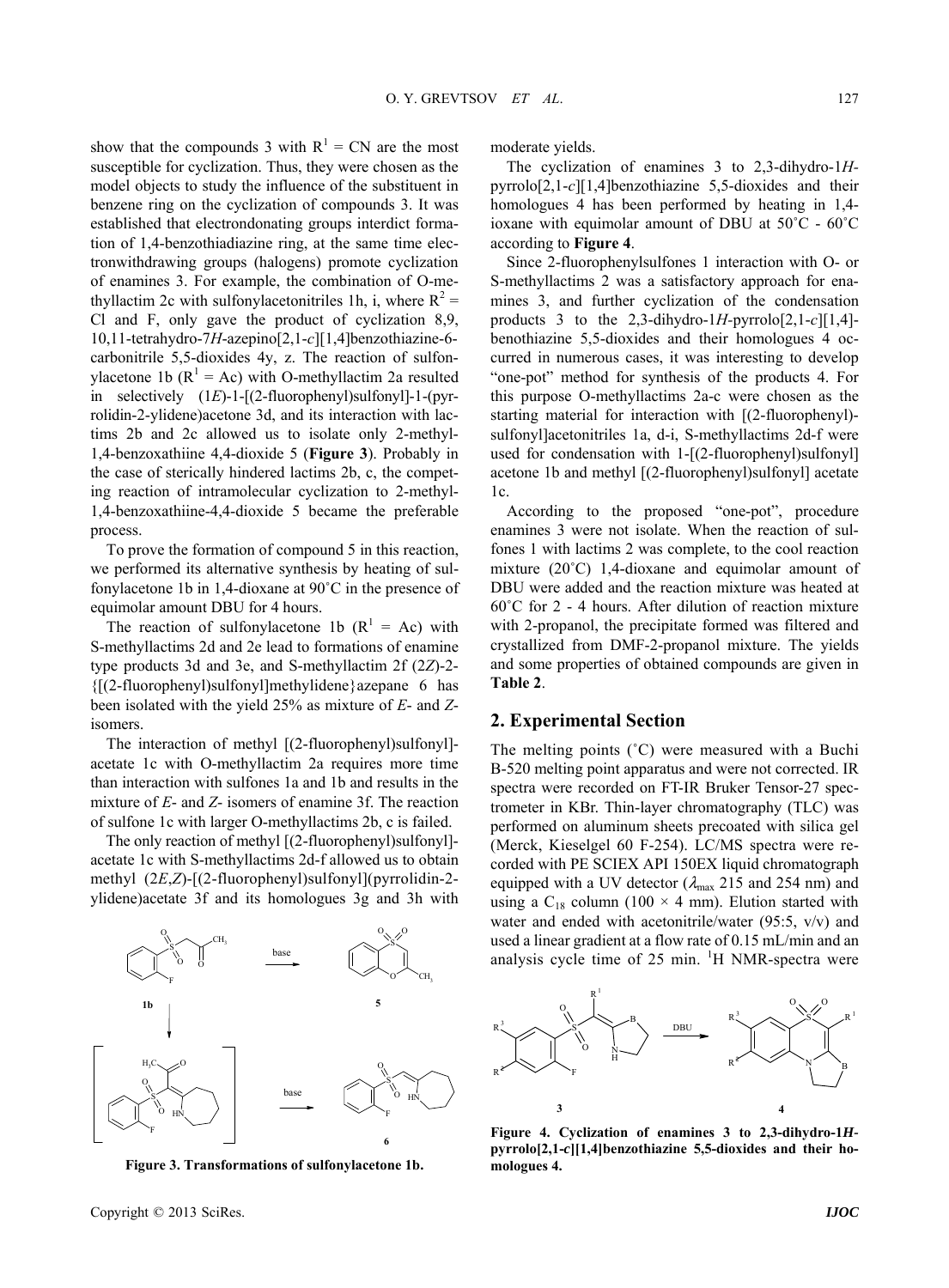**Table 2. 2,3-Dihydro-1***H***-pyrrolo[2,1-***c***][1,4]benzothiazine 5,5-dioxides and their homologues 4.** 

| Cmpd.          | Formula                     | M.w.   | A             | B                               | $\mathbf{R}^1$         | $\mathbb{R}^2$             | $R^3$                      | Yield (two-steps), % Yield (one-pot), % |        | m. p., °C   |
|----------------|-----------------------------|--------|---------------|---------------------------------|------------------------|----------------------------|----------------------------|-----------------------------------------|--------|-------------|
| 4a             | $C_{12}H_{10}N_2O_2S$       | 246.29 | O             | CH <sub>2</sub>                 | $\mbox{CN}$            | H                          | H                          | 81                                      | 93     | $>300$      |
| 4 <sub>b</sub> | $C_{13}H_{12}N_2O_2S$       | 260.31 | $\mathcal{O}$ | (CH <sub>2</sub> ) <sub>2</sub> | $\mbox{CN}$            | $\, {\rm H}$               | $\, {\rm H}$               | 76                                      | 85     | 232 - 233   |
| 4c             | $C_{14}H_{14}N_2O_2S$       | 274.34 | $\rm _O$      | (CH <sub>2</sub> ) <sub>3</sub> | $\mbox{CN}$            | H                          | H                          | 66                                      | 78     | $213 - 216$ |
| 4d             | $C_{13}H_{13}NO_3S$         | 263.32 | O             | CH <sub>2</sub>                 | Ac                     | $\, {\rm H}$               | H                          | 61                                      | 66     | $220 - 224$ |
| 4d             | $C_{13}H_{13}NO_3S$         | 263.32 | $\mathbf S$   | CH <sub>2</sub>                 | Ac                     | $\, {\rm H}$               | H                          | 67                                      | 77     | $220 - 224$ |
| 4e             | $C_{14}H_{15}NO_3S$         | 277.34 | $\mathbf S$   | (CH <sub>2</sub> ) <sub>2</sub> | $\mathbf{A}\mathbf{c}$ | $\, {\rm H}$               | $\mathbf H$                | 25                                      | 42     | 179 - 181   |
| 4f             | $C_{13}H_{13}NO_4S$         | 279.32 | $\rm{O}$      | CH <sub>2</sub>                 | CO <sub>2</sub> Me     | H                          | H                          | 46                                      | 59     | $238 - 241$ |
| ${\bf 4f}$     | $\rm C_{13}H_{13}NO_4S$     | 279.32 | ${\bf S}$     | CH <sub>2</sub>                 | CO <sub>2</sub> Me     | $\rm H$                    | H                          | 68                                      | 73     | 238 - 241   |
| 4g             | $C_{14}H_{15}NO_4S$         | 293.34 | S             | (CH <sub>2</sub> ) <sub>2</sub> | CO <sub>2</sub> Me     | H                          | H                          | 33                                      | 53     | 191 - 196   |
| 4h             | $C_{15}H_{17}NO_4S$         | 307.37 | ${\bf S}$     | (CH <sub>2</sub> ) <sub>3</sub> | CO <sub>2</sub> Me     | Η                          | $\, {\rm H}$               | 68                                      | 64     | $215 - 219$ |
| 4i             | $\rm C_{13}H_{12}N_2O_2S$   | 260.31 | O             | CH <sub>2</sub>                 | $\mbox{CN}$            | H                          | Me                         | 88                                      | 93     | $265 - 268$ |
| 4j             | $C_{12}H_9FN_2O_2S$         | 264.28 | O             | CH <sub>2</sub>                 | CN                     | $\mathbf H$                | $\mathbf F$                | 67                                      | 72     | $273 - 275$ |
| 4k             | $C_{12}H_9C1N_2O_2S$        | 280.73 | O             | CH <sub>2</sub>                 | $\mbox{CN}$            | H                          | Cl                         | 83                                      | $87\,$ | $288 - 292$ |
| 41             | $C_{13}H_{12}N_2O_2S$       | 260.31 | O             | CH <sub>2</sub>                 | <b>CN</b>              | Me                         | H                          | 95                                      | 97     | >300        |
| 4m             | $\rm C_{12}H_9FN_2O_2S$     | 264.28 | $\rm{O}$      | CH <sub>2</sub>                 | $\mbox{CN}$            | $\boldsymbol{\mathrm{F}}$  | H                          | $\bf 88$                                | 93     | $>300$      |
| 4n             | $C_{12}H_9ClN_2O_2S$        | 280.73 | O             | CH <sub>2</sub>                 | $\mbox{CN}$            | $\mathop{\rm Cl}\nolimits$ | H                          | 88                                      | 91     | >300        |
| 40             | $C_{14}H_{14}N_2O_2S$       | 274.34 | $\rm{O}$      | (CH <sub>2</sub> ) <sub>2</sub> | $\mbox{CN}$            | Η                          | Me                         | $77\,$                                  | 84     | 181 - 184   |
| 4p             | $C_{13}H_{11}FN_2O_2S$      | 278.30 | $\rm{O}$      | (CH <sub>2</sub> ) <sub>2</sub> | <b>CN</b>              | H                          | $\mathbf F$                | 67                                      | $78\,$ | $198 - 201$ |
| 4q             | $C_{13}H_{11}CIN_2O_2S$     | 294.75 | $\rm{O}$      | (CH <sub>2</sub> ) <sub>2</sub> | $\mbox{CN}$            | $\mathbf H$                | $\mathop{\rm Cl}\nolimits$ | 68                                      | $80\,$ | $215 - 218$ |
| 4r             | $C_{14}H_{14}N_2O_2S$       | 274.34 | $\mathcal{O}$ | (CH <sub>2</sub> ) <sub>2</sub> | <b>CN</b>              | Me                         | H                          | 90                                      | 97     | $210 - 212$ |
| 4s             | $C_{13}H_{11}FN_2O_2S$      | 278.30 | $\rm{O}$      | (CH <sub>2</sub> ) <sub>2</sub> | <b>CN</b>              | F                          | H                          | 78                                      | 85     | 195 - 198   |
| 4t             | $\rm C_{13}H_{11}CIN_2O_2S$ | 294.75 | $\rm{O}$      | (CH <sub>2</sub> ) <sub>2</sub> | $\mbox{CN}$            | $\mathop{\rm Cl}\nolimits$ | $\boldsymbol{\mathrm{H}}$  | 89                                      | 94     | 188 - 190   |
| 4u             | $C_{15}H_{16}N_2O_2S$       | 288.37 | $\mathcal{O}$ | (CH <sub>2</sub> ) <sub>3</sub> | $\mbox{CN}$            | $\mathbf H$                | Me                         | 69                                      | 72     | $160 - 164$ |
| 4v             | $C_{14}H_{13}FN_2O_2S$      | 292.33 | O             | (CH <sub>2</sub> ) <sub>3</sub> | $\mbox{CN}$            | $\, {\rm H}$               | $\mathbf F$                | 66                                      | 61     | 195 - 198   |
| 4w             | $C_{14}H_{13}CIN_2O_2S$     | 308.78 | $\rm ^O$      | (CH <sub>2</sub> ) <sub>3</sub> | <b>CN</b>              | Η                          | Cl                         | 46                                      | $48\,$ | $205 - 206$ |
| 4x             | $C_{15}H_{16}N_2O_2S$       | 288.37 | O             | (CH <sub>2</sub> ) <sub>3</sub> | $\mbox{CN}$            | Me                         | H                          | 73                                      | 89     | 191 - 195   |
| 4y             | $C_{14}H_{13}FN_2O_2S$      | 292.33 | $\mathcal{O}$ | (CH <sub>2</sub> ) <sub>3</sub> | <b>CN</b>              | $\boldsymbol{\mathrm{F}}$  | H                          | $\overline{a}$                          | 73     | $163 - 165$ |
| 4z             | $\rm C_{14}H_{13}CIN_2O_2S$ | 308.78 | O             | (CH <sub>2</sub> ) <sub>3</sub> | CN                     | Cl                         | H                          | $\overline{a}$                          | 53     | 215 - 217   |

recorded on Varian Mercury (200 MHz) spectrometer in  $DMSO-d<sub>6</sub>$  using TMS as an internal standard (chemical shifts are reported in ppm). <sup>13</sup>C NMR-spectra were recorded on Bruker DRX-300 (75 MHz) spectrometer in DMSO-*d*6 using TMS as an internal standard (chemical shifts are reported in ppm).

Starting (2-halogenophenyl)sulfones 1a-j [30-32], Oand S-methyl 2a-f [33,34] have been obtained as commercial substances similarly to the previously reported methods.

**[(2-Fluorophenyl)sulfonyl](pyrrolidin-2-ylidene) acetonitriles and their homologues 3a-c, i-z; typical procedure.** 

To the solution of [(2-fluorophenyl)sulfonyl]acetonetrile 1а,d-i (10 mmol) in DMF (4 mL) the correspondent O-methyllactim 2a-c (13 mmol) had been added and the mixture was additionally heated for 4 to 8 hours (monitored by TLC, eluent—CHCl<sub>3</sub>) at  $90^{\circ}$ C. The reaction mixture was diluted with 2-propanol after cooling. The precipitate formed was filtered and used for further trans-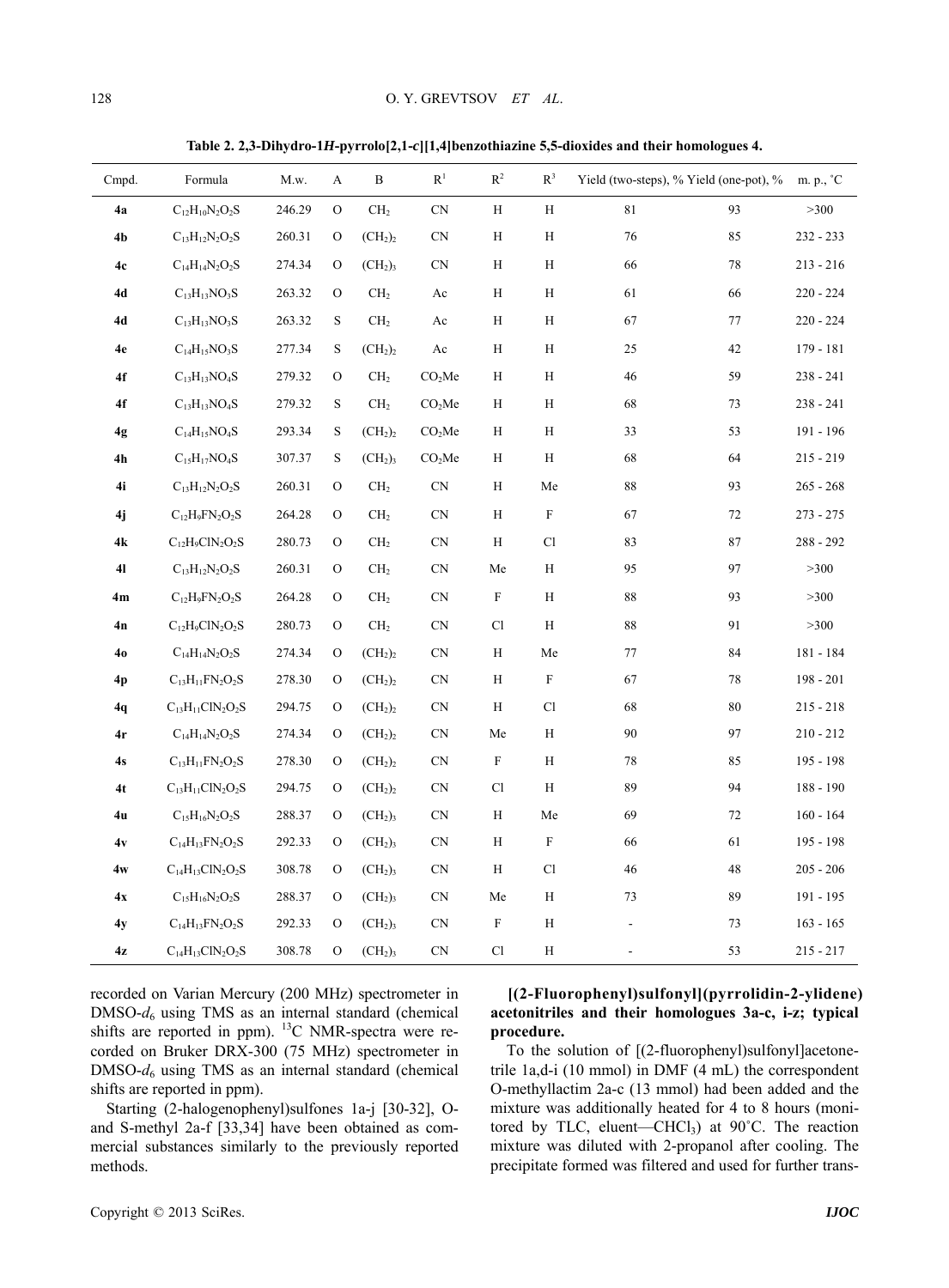formation without any additional purification. The compounds were isolated as the mixture of *E* and *Z* isomers. The compounds 3b, c, j, k, m, n, p, q, s, t, v, w, x contained a great amount of the correspondent cyclized products 4b, c, j, k, m, n, p, q, s, t, v, w, x as inseparable mixtures, and their analytical samples were not isolated. The compounds 3y, z were not isolated but only the products of their further cyclization 4y, z.

1) (2*E*,*Z*)-[(2-fluorophenyl)sulfonyl](pyrrolidin-2 ylidene)acetonitrile (3a)

Yield: 8.2 mmol (82%); cream coloured solid.

LC/MS:  $m/z$  [M + H]<sup>+</sup> calcd for C<sub>12</sub>H<sub>11</sub>FN<sub>2</sub>O<sub>2</sub>S: 266.29; found: 266.3.

2) (2*E*,*Z*)-[(2-fluoro-5-methylphenyl)sulfonyl](pyrrolidin-2-ylidene)acetonitrile (3i)

Yield: 9.2 mmol (92%); cream coloured solid.

LC/MS:  $m/z$  [M + H]<sup>+</sup> calcd for C<sub>13</sub>H<sub>13</sub>FN<sub>2</sub>O<sub>2</sub>S: 280.32; found: 280.4.

3) (2*E*,*Z*)-[(2-fluoro-4-methylphenyl)sulfonyl](pyrrolidin-2-ylidene)acetonitrile (3l)

Yield: 9.6 mmol (96%); cream coloured solid.

LC/MS:  $m/z$  [M + H]<sup>+</sup> calcd for C<sub>13</sub>H<sub>13</sub>FN<sub>2</sub>O<sub>2</sub>S: 280.32; found: 280.4.

4) (2*E*,*Z*)-[(2-fluoro-5-methylphenyl)sulfonyl](piperidin-2-ylidene)acetonitrile (3o)

Yield: 8.9 mmol (89%); cream coloured solid.

LC/MS:  $m/z$  [M + H]<sup>+</sup> calcd for C<sub>14</sub>H<sub>15</sub>FN<sub>2</sub>O<sub>2</sub>S: 294.35; found: 294.2.

5) (2*E*,*Z*)-[(2-fluoro-4-methylphenyl)sulfonyl](piperidin-2-ylidene)acetonitrile (3r)

Yield: 9.4 mmol (94%); cream coloured solid.

LC/MS:  $m/z$  [M + H]<sup>+</sup> calcd for C<sub>14</sub>H<sub>15</sub>FN<sub>2</sub>O<sub>2</sub>S: 294.35; found: 294.2.

6) (2*E*,*Z*)-azepan-2-ylidene[(2-fluoro-5-methylphenyl) sulfonyl]acetonitrile (3u)

Yield: 7.6 mmol (76%); cream coloured solid.

LC/MS:  $m/z$  [M + H]<sup>+</sup> calcd for C<sub>15</sub>H<sub>17</sub>FN<sub>2</sub>O<sub>2</sub>S: 308.37; found: 308.4.

# **(1***E***)-1-[(2-Fluorophenyl)sulfonyl]-1-(pyrrolidin-2 ylidene)acetone (3d) and (1e)-1-[(2-fluorophenyl) sulfonyl]-1-(piperidin-2-ylidene)acetone (3e); typical procedure.**

The mixture of 1-[(2-fluorophenyl)sulfonyl]acetone 1b (10 mmol) with the corresponding S-methyllactim 2d,e (15 mmol) was heated at 90˚C for 6 to 8 hours (monitored by TLC, eluent—CHCl $_3$ ). The reaction mixture was diluted with 2-propanol after cooling. The precipitate formed was filtered and used for further transformation without any additional purification. The interaction of the starting ketone 1b with 7-(methylthio)-3,4,5,6-tetrahydro-2*H-*azepine 2f resulted 2-methyl-1,4-benzoxathiine-4,4-dioxide 5.

1) (1*E*)-1-[(2-fluorophenyl)sulfonyl]-1-(pyrrolidin-2 ylidene)acetone (3d)

Yield: 6.8 mmol (68%); cream coloured solid (This compound has been also obtained according to the similar procedure by the interaction between 1-[(2-fluorophenyl)sulfonyl]acetone 1b and 5-methoxy-3,4-dihydro-2*H*-pyrrole 2a. Yield: 7.3 mmol (73%)).

IR (KBr): 3203, 2980, 2953, 2891, 1595, 1667, 1473, 1454, 1411, 1261, 1235, 1145, 1122, 1076, 994, 820, 761, 690, 595, 573, 529 cm<sup>-1</sup>.<br><sup>1</sup>H NMP (200 MHz D

<sup>1</sup>H NMR (200 MHz DMSO- $d_6$ ):  $\delta$  = 1.81 - 1.96 (m, 2 H, CH<sub>2</sub>), 2.15 (s, 3 H, COCH<sub>3</sub>), 3.09 (t, J = 8.0 Hz, 2 H, CH<sub>2</sub>), 3.58 (t, J = 7.2 Hz, 2 H, CH<sub>2</sub>), 7.35 - 7.44 (m, 2 H, CH), 7.63 - 7.74 (m, 1 H, CH), 7.85 - 7.94 (m, 1 H, CH), 11.50 (br s, 1 H, NH).

LC/MS:  $m/z$  [M + H]<sup>+</sup> calcd for C<sub>13</sub>H<sub>14</sub>FNO<sub>3</sub>S: 283.32; found: 283.4.

2) (1*E*)-1-[(2-fluorophenyl)sulfonyl]-1-(piperidin-2 ylidene)acetone (3e)

Yield: 3.1 mmol (31%); cream coloured solid.

IR (KBr): 2975, 2940, 2873, 1606, 1580, 1466, 1444, 1304, 1216, 1152, 1111, 1018, 972, 867, 820, 765, 730, 688, 622, 598, 573, 531, 456 cm<sup>-1</sup>.<br><sup>1</sup>H NMP (200 MHz DMSO d):

<sup>1</sup>H NMR (200 MHz DMSO- $d_6$ ):  $\delta$  = 1.49 - 1.71 (m, 4 H, CH<sub>2</sub>), 2.23 (s, 3 H, COCH<sub>3</sub>), 2.73 (t, J = 6.1 Hz, 2 H, CH<sub>2</sub>), 3.42 (t, J = 5.9 Hz, 2 H, CH<sub>2</sub>), 7.35 - 7.46 (m, 2 H, CH), 7.63 - 7.74 (m, 1 H, CH), 7.83 - 7.92 (m, 1 H, CH), 13.00 (br s, 1 H, NH).

LC/MS:  $m/z$  [M + H]<sup>+</sup> calcd for C<sub>14</sub>H<sub>16</sub>FNO<sub>3</sub>S: 297.35; found: 297.4.

## **Methyl (2***E***,***Z***)-[(2-fluorophenyl)sulfonyl](pyrrolidin-2-ylidene)acetate and its homologues 3f-h; typical procedure.**

The mixture of methyl 1-[(2-fluorophenyl)sulfonyl] acetate 1c (10 mmol) with the corresponding S-methyllactim 2d-f (15 mmol) was heated at 100˚C for 10 to 20 hours (monitored by TLC, eluent—CHCl<sub>3</sub>). The reaction mixture was diluted with 2-propanol after cooling. The precipitate formed was filtered and used for further transformation without any additional purification. The compounds were isolated as the mixture of *E* and *Z* isomers.

1) Methyl (2*E*,*Z*)-[(2-fluorophenyl)sulfonyl] (pyrrolidin-2-ylidene)acetate (3f)

Yield: 8.5 mmol (85%); cream coloured solid. (This compound has been also obtained according to the similar procedure by the interaction between methyl 1-[(2 fluorophenyl)sulfonyl]acetate 1c and 5-methoxy-3,4-dihydro-2*H*-pyrrole 2a. Yield: 5.7 mmol (57%)).

LC/MS:  $m/z$  [M + H]<sup>+</sup> calcd for C<sub>13</sub>H<sub>14</sub>FNO<sub>4</sub>S: 299.32; found: 299.4.

2) Methyl (2*E*,*Z*)-[(2-fluorophenyl)sulfonyl](piperidin-2-ylidene)acetate (3g)

Yield: 4.2 mmol (42%); cream coloured solid.

LC/MS:  $m/z$  [M + H]<sup>+</sup> calcd for C<sub>14</sub>H<sub>16</sub>FNO<sub>4</sub>S: 313.36; found: 313.4.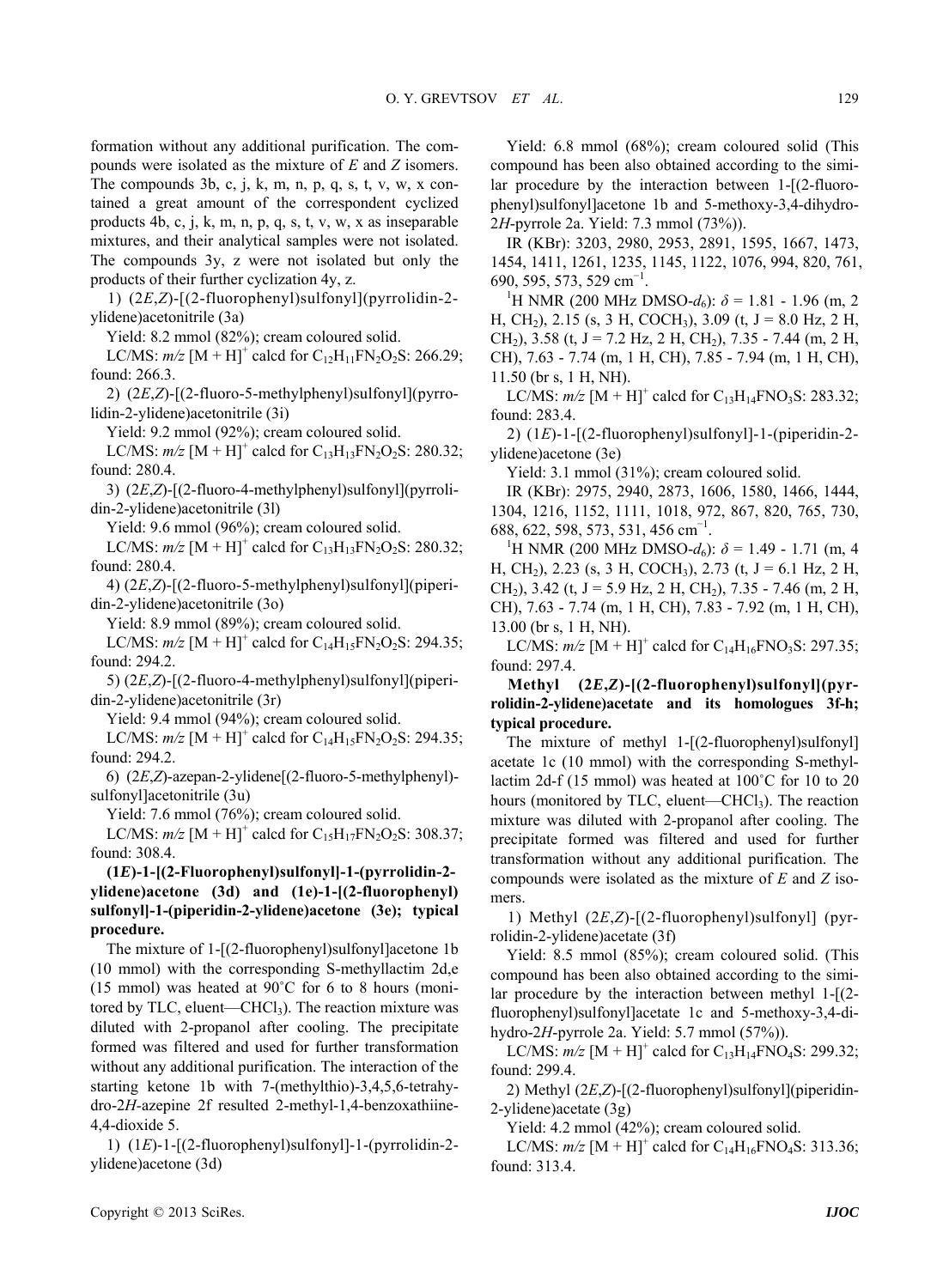3) Methyl (2*E*,*Z*)-azepan-2-ylidene[(2-fluorophenyl) sulfonyl]acetate (3h)

Yield: 4.8 mmol (48%); cream coloured solid.

LC/MS:  $m/z$  [M + H]<sup>+</sup> calcd for C<sub>15</sub>H<sub>18</sub>FNO<sub>4</sub>S: 327.37; found: 327.4.

**General procedure for synthesis of compounds 4a-x (cyclization of compounds 3).** 

The mixture of the correspondent compound 3 (10 mmol), 1,4-dioxane (6 ml) and DBU (10 mmol) was heated at 60°C for 2 to 4 hours (for  $R^1 = CN 50$ °C, 1 - 2 hours) (monitored by TLC, eluent—2-propanole-CHCl<sub>3</sub>, 1:30). In the case when the compound 3 contained the admixture of cyclization product 4, the ratio of 3 and 4 in the mixture was calculated on the basis of integral intensity of specific peaks in <sup>1</sup>H NMR-spectra of mixture. The reaction mixture was diluted with 2-propanol after cooling. The precipitate formed was filtered and crystallized from 2-propanol-DMF mixture. The compounds 4y, z were formed at the first stage of reaction between 7-(methylthio)-3,4,5,6-tetrahydro-2*H-*azepine 2f and corresponding sulfones 1h, i.

**General procedure for synthesis of compounds 4a-z ("one-pot" method).** 

To the solution of 1 (10 mmol) in DMF (4 mL) the correspondent lactim 2 (13 mmol) had been added and the mixture was additionally heated for 4 to 8 hours (monitored by TLC, eluent—CHCl<sub>3</sub>) at  $90^{\circ}$ C. After the reaction mixture was cooled to room temperature, 1,4 dioxane and equimolar amount of DBU were added and the reaction mixture was heated additionally at 60˚C for 2 - 4 hours. The precipitate formed after dilution of reaction mixture with 2-propanol, was filtered and crystallized from DMF-2-propanol mixture.

1) 2,3-Dihydro-1*H*-pyrrolo[2,1-*c*][1,4]benzothiazine-4-carbonitrile 5,5-dioxide (4a)

Yield: 8.1 mmol (81%), 9.3 mmol (93%) ("one-pot" method); cream coloured solid.

IR (KBr): 2206, 1609, 1591, 1554, 1481, 1419, 1279, 1152, 1132, 1074, 769, 607, 575 cm<sup>-1</sup>.<br><sup>1</sup>H NMP (200 MHz DMSO d):  $\delta$  -

<sup>1</sup>H NMR (200 MHz DMSO- $d_6$ ):  $\delta$  = 2.16 - 2.31 (m, 2) H, CH<sub>2</sub>), 3.23 (t, J = 7.8 Hz, 2 H, CH<sub>2</sub>), 4.26 (t, J = 7.2 Hz, 2 H, CH2), 7.51 - 7.59 (m, 2 H, CH), 7.82 (m, 1 H,

CH), 8.02 (d, J = 8.1 Hz, 1 H, CH).<br><sup>13</sup>C NMR (75 MHz DMSO-*d*<sub>6</sub>):  $\delta$  = 19.59, 33.74, 53.40, 81.92, 112.63, 117.91, 122.61, 125.13, 126.00, 133.73, 134.25, 161.32.

LC/MS:  $m/z$  [M + H]<sup>+</sup> calcd for C<sub>12</sub>H<sub>10</sub>N<sub>2</sub>O<sub>2</sub>S: 246.29; found: 246.1.

2) 7,8,9,10-Tetrahydropyrido[2,1-*c*][1,4]benzothiazine-6-carbonitrile 5,5-dioxide (4b)

Yield: 7.6 mmol (76%), 8.5 mmol (85%) ("one-pot" method); cream coloured solid.

IR (KBr): 2957, 2881, 2203, 1581, 1533, 1469, 1350, 1278, 1139, 1073, 767, 609, 572 cm<sup>-1</sup>.

<sup>1</sup>H NMR (200 MHz DMSO- $d_6$ ):  $\delta$  = 1.73 - 2.01 (m, 4 H, CH<sub>2</sub>), 3.02 (t, J = 6.7 Hz, 2 H, CH<sub>2</sub>), 4.09 (t, J = 5.9 Hz, 2 H, CH2), 7.55 - 7.66 (m, 1 H, CH), 7.78 - 7.85 (m,

2 H, CH), 8.01 (d, J = 8.0 Hz, 1 H, CH).<br><sup>13</sup>C NMR (75 MHz DMSO-*d*<sub>6</sub>):  $\delta$  = 17.40, 21.56, 29.84, 48.07, 84.63, 112.65, 117.98, 121.78, 126.05, 126.36, 133.50, 138.13, 159.89.

LC/MS:  $m/z$  [M + H]<sup>+</sup> calcd for C<sub>13</sub>H<sub>12</sub>N<sub>2</sub>O<sub>2</sub>S: 260.31; found: 260.1.

3) 8,9,10,11-Tetrahydro-7*H*-azepino[2,1-*c*][1,4]benzothiazine-6-carbonitrile 5,5-dioxide (4c)

Yield: 6.6 mmol (66%), 7.8 mmol (78%) ("one-pot" method); cream coloured solid.

IR (KBr): 2940, 2862, 2204, 1580, 1535, 1457, 1415, 1299, 1215, 1167, 1073, 777, 717, 636, 588 cm<sup>-1</sup>.<br><sup>1</sup>H NMB (200 MHz DMSO d):  $\delta = 1.72$  (br)

<sup>1</sup>H NMR (200 MHz DMSO- $d_6$ ):  $\delta$  = 1.72 (br s, 4 H, CH<sub>2</sub>), 1.83 (br s, 2 H, CH<sub>2</sub>), 3.18 (br s, 2 H, CH<sub>2</sub>), 4.31 -4.35 (m, 2 H, CH2), 7.54-7.62 (m, 1 H, CH), 7.75 - 7.88 (m, 2 H, CH), 7.98 (d, J = 8.1 Hz, 1 H, CH). 13C NMR (75 MHz DMSO-*d*6): *δ* = 24.97, 26.14,

27.44, 34.37, 50.84, 86.61, 112.73, 118.29, 121.69, 125.76, 126.02, 133.72, 138.62, 164.44.

LC/MS:  $m/z$  [M + H]<sup>+</sup> calcd for C<sub>14</sub>H<sub>14</sub>N<sub>2</sub>O<sub>2</sub>S: 274.34; found: 274.2.

4) 1-(5,5-Dioxido-2,3-dihydro-1*H*-pyrrolo[2,1-*c*][1,4] benzothiazin-4-yl)ethanone (4d)

Yield: 6.1 mmol (61%), 7.7 mmol (77%) ("one-pot" method); cream coloured solid.

IR (KBr): 3077, 2954, 2885, 1659, 1587, 1525, 1472, 1360, 1338, 1283, 1261, 1239, 1201, 1136, 1100, 995, 954, 933, 759, 593, 558 cm<sup>-1</sup>.<br><sup>1</sup>H NMP (200 MHz DMSC)

<sup>1</sup>H NMR (200 MHz DMSO- $d_6$ ):  $\delta$  = 2.07 - 2.22 (m, 2 H, CH<sub>2</sub>), 2.52 (s, 3 H, COCH<sub>3</sub>), 3.34 (t, J = 7.8 Hz, 2 H, CH<sub>2</sub>), 4.15 (t, J = 7.3 Hz, 2 H, CH<sub>2</sub>), 7.45 - 7.53 (m, 2 H, CH), 7.60 (t,  $J = 7.9$  Hz, 1 H, CH), 8.01 (d,  $J = 7.8$  Hz, 1 H, CH).<br><sup>13</sup>C NMR (75 MHz DMSO-*d*<sub>6</sub>):  $\delta$  = 20.22, 30.78,

35.10, 51.74, 110.13, 117.29, 122.88, 125.26, 127.10, 133.22, 134.48, 159.63, 189.73.

LC/MS:  $m/z$  [M + H]<sup>+</sup> calcd for C<sub>13</sub>H<sub>13</sub>NO<sub>3</sub>S: 263.32; found: 263.0.

5) 1-(5,5-Dioxido-7,8,9,10-tetrahydropyrido[2,1-*c*][1,4] benzothiazin-6-yl)ethanone (4e)

Yield: 2.5 mmol (25%), 4.2 mmol (42%) ("one-pot" method); cream coloured solid.

IR (KBr): 2968, 1665, 1582, 1520, 1467, 1404, 1356, 1274, 1155, 1137, 1110, 1004, 911, 767, 625, 595, 564, 511 cm<sup>-1</sup>.<br><sup>1</sup><sup>LI</sup>NM

<sup>1</sup>H NMR (200 MHz DMSO- $d_6$ ):  $\delta$  = 1.70 - 1.89 (m, 4 H, CH<sub>2</sub>), 2.52 (s, 3 H, COCH<sub>3</sub>), 3.04 (t, J = 7.0 Hz, 2 H, CH<sub>2</sub>), 4.10 (t, J = 5.7 Hz, 2 H, CH<sub>2</sub>), 7.45 - 7.53 (m, 1 H, CH), 7.70 - 7.80 (m, 2 H, CH), 7.94 (d, J = 7.5 Hz, 1 H,

CH).<br><sup>13</sup>C NMR (75 MHz DMSO-*d*<sub>6</sub>):  $\delta = 17.35, 21.23,$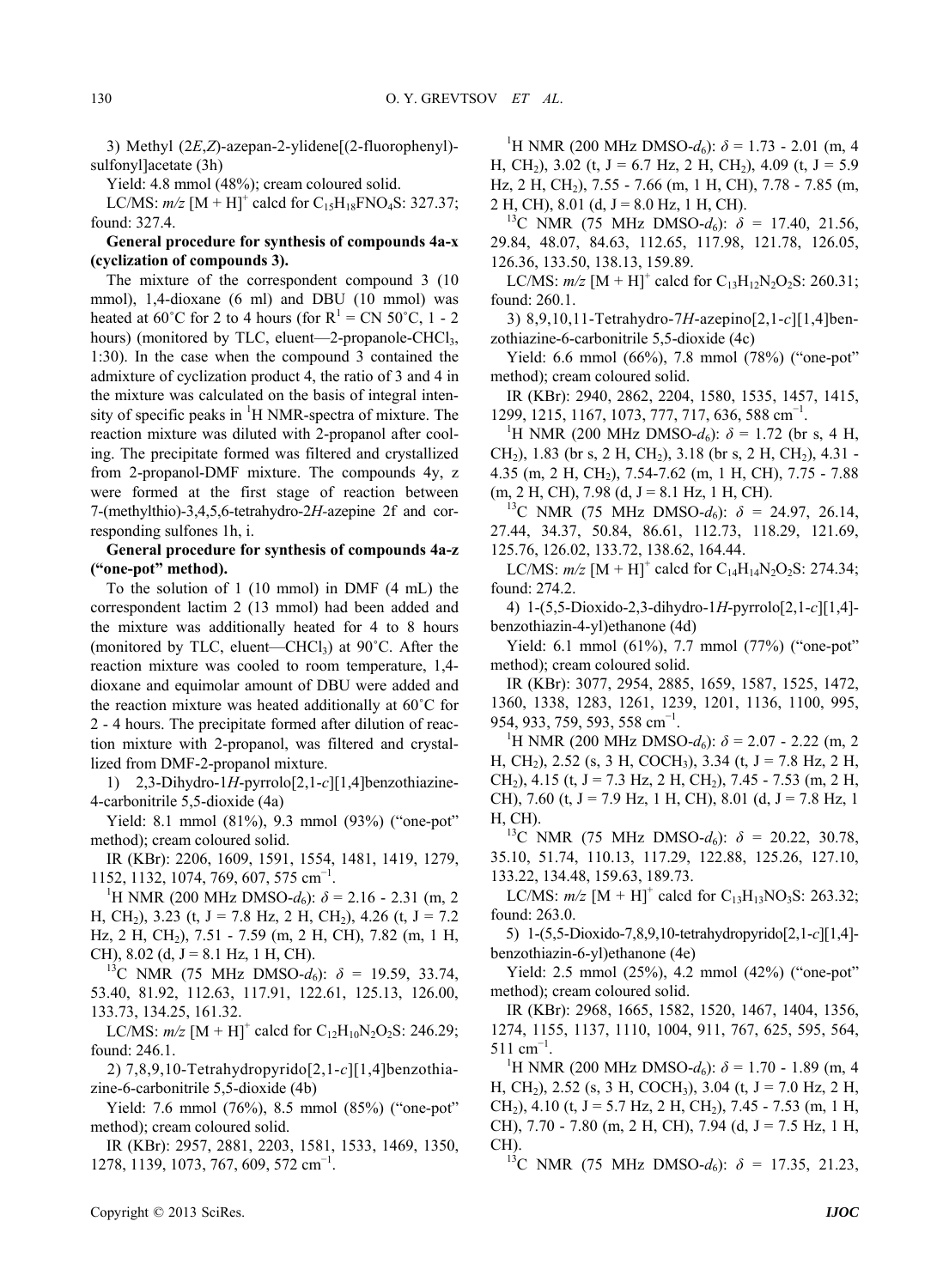LC/MS:  $m/z$  [M + H]<sup>+</sup> calcd for C<sub>14</sub>H<sub>15</sub>NO<sub>3</sub>S: 277.34; found: 277.1.

6) Methyl 2,3-dihydro-1*H*-pyrrolo[2,1-*c*][1,4]benzothiazine-4-carboxylate 5,5-dioxide (4f)

Yield: 6.8 mmol (68%), 7.3 mmol (73%) ("one-pot" method); cream coloured solid.

IR (KBr): 3087, 3017, 2954, 1696, 1590, 1542, 1482, 1282,1242, 1113, 765, 595, 555, 502 cm<sup>-1</sup>.<br><sup>1</sup>H NMB (200 MHz DMSO d):  $\delta = 2.0$ 

<sup>1</sup>H NMR (200 MHz DMSO- $d_6$ ):  $\delta$  = 2.09 - 2.24 (m, 2) H, CH<sub>2</sub>), 3.36 (t, J = 7.8, 2 H, CH<sub>2</sub>), 3.75 (s, 3 H, COOCH<sub>3</sub>), 4.16 (t, J = 7.3 Hz, 2 H, CH<sub>2</sub>), 7.42 - 7.49 (m, 2 H, CH), 7.73 (m, 1 H, CH), 7.95 (d, J = 7.4 Hz, 1 H,

CH).<br><sup>13</sup>C NMR (75 MHz DMSO- $d_6$ ):  $\delta$  = 20.02, 34.78, 51.72, 52.03, 100.92, 117.17, 123.07, 125.13, 127.43, 132.96, 134.25, 159.67, 162.77.

LC/MS:  $m/z$  [M + H]<sup>+</sup> calcd for C<sub>13</sub>H<sub>13</sub>NO<sub>4</sub>S: 279.32; found: 279.1.

7) Methyl 7,8,9,10-tetrahydropyrido[2,1-*c*][1,4]benzothiazine-6-carboxylate 5,5-dioxide (4g)

Yield: 3.3 mmol (33%), 5.3 mmol (53%) ("one-pot" method); cream coloured solid.

IR (KBr): 3073, 2955, 2877, 1696, 1585, 1521, 1467, 1293, 1250, 1124, 976, 911, 867, 772, 584, 569, 517  $\text{cm}^{-1}$ .<br> $\frac{1}{1}$ 

<sup>1</sup>H NMR (200 MHz DMSO- $d_6$ ):  $\delta$  = 1.69 - 1.97 (m, 4 H, CH<sub>2</sub>), 3.08 (t, J = 6.9, 2 H, CH<sub>2</sub>), 3.75 (s, 3 H, COOCH<sub>3</sub>), 4.08 (t, J = 5.8 Hz, 2 H, CH<sub>2</sub>), 7.43 - 7.51 (m, 1 H, CH), 7.68 - 7.79 (m, 2 H, CH), 7.92 (d, J = 7.5 Hz, 1 H, CH).<br><sup>13</sup>C NMR (75 MHz DMSO-*d*<sub>6</sub>):  $\delta = 17.37, 21.28$ ,

26.69, 46.19, 52.12, 104.47, 117.44, 121.94, 124.98, 127.04, 132.70, 138.91, 157.68, 162.39.

LC/MS:  $m/z$  [M + H]<sup>+</sup> calcd for C<sub>14</sub>H<sub>15</sub>NO<sub>4</sub>S: 293.34; found: 293.2.

8) Methyl 8,9,10,11-tetrahydro-7*H*-azepino[2,1-*c*]- [1,4]benzothiazine-6-carboxylate 5,5-dioxide (4h)

Yield: 6.8 mmol (68%), 6.4 mmol (64%) ("one-pot" method); cream coloured solid.

IR (KBr): 3072, 2941, 2861, 1698, 1583, 1528, 1463, 1465, 1403, 1298, 1238, 1162, 1120, 986, 959, 905, 849, 774, 691, 589, 564, 546, 509, 464 cm<sup>-1</sup>.<br><sup>1</sup>H NMP (200 MHz DMSO d):  $\delta$  –

<sup>1</sup>H NMR (200 MHz DMSO- $d_6$ ):  $\delta$  = 1.65 (br s, 4 H, CH<sub>2</sub>), 1.84 (br s, 2 H, CH<sub>2</sub>), 3.06 (br s, 2 H, CH<sub>2</sub>), 3.76 (s, 3 H, COOCH3), 4.25 - 4.29 (m, 2 H, CH2), 7.44 - 7.51 (m, 1 H, CH),  $7.65 - 7.79$  (m, 2 H, CH),  $7.90$  (d,  $J = 7.7$  Hz, 1

H, CH).<br><sup>13</sup>C NMR (75 MHz DMSO- $d_6$ ):  $\delta = 25.27, 26.31,$ 26.85, 31.68, 49.32, 52.42, 105.65, 117.58, 121.91, 124.81, 126.92, 132.86, 139.24, 159.65, 162.56.

LC/MS:  $m/z$  [M + H]<sup>+</sup> calcd for C<sub>15</sub>H<sub>17</sub>NO<sub>4</sub>S: 307.37; found: 307.2.

9) 7-Methyl-2,3-dihydro-1*H*-pyrrolo[2,1-*c*][1,4]benzothiazine-4-carbonitrile 5,5-dioxide (4i)

Yield: 8.8 mmol (88%), 9.3 mmol (93%) ("one-pot" method); cream coloured solid.

<sup>1</sup>H NMR (200 MHz DMSO- $d_6$ ):  $\delta$  = 2.14 - 2.30 (m, 2 H, CH<sub>2</sub>), 2.42 (s, 3 H, CH<sub>3</sub>), 3.20 (t, J = 7.9 Hz, 2 H, CH<sub>2</sub>), 4.23 (t, J = 7.2 Hz, 2 H, CH<sub>2</sub>), 7.44 (d, J = 8.7 Hz, 1 H, CH), 7.63 (d, J = 8.3 Hz, 1 H, CH), 7.82 (s, 1 H,

CH).<br><sup>13</sup>C NMR (75 MHz DMSO- $d_6$ ):  $\delta$  = 19.56, 20.33, 33.69, 53.37, 81.55, 112.76, 117.84, 121.97, 125.08, 132.10, 134.54, 136.10, 160.82.

LC/MS:  $m/z$  [M + H]<sup>+</sup> calcd for C<sub>13</sub>H<sub>12</sub>N<sub>2</sub>O<sub>2</sub>S: 260.31; found: 260.1.

10) 7-Fluoro-2,3-dihydro-1*H*-pyrrolo[2,1-*c*][1,4]benzothiazine-4-carbonitrile 5,5-dioxide (4j)

Yield: 6.7 mmol (67%), 7.2 mmol (72%) ("one-pot" method); cream coloured solid. 1

<sup>1</sup>H NMR (200 MHz DMSO- $d_6$ ):  $\delta$  = 2.16 - 2.31 (m, 2) H, CH<sub>2</sub>), 3.22 (t, J = 7.8 Hz, 2 H, CH<sub>2</sub>), 4.26 (t, J = 7.2 Hz, 2 H, CH<sub>2</sub>), 7.60 - 7.79 (m, 2 H, CH), 7.93 (dd, J(1) = 7.7 Hz,  $J(2) = 2.6$  Hz, 1 H, CH).<br><sup>13</sup>C NMR (75 MHz DMSO-*d*<sub>6</sub>):  $\delta = 19.43, 33.66$ ,

53.73, 80.85, 108.75, 109.01, 112.36, 120.87, 120.95, 121.40, 121.63, 125.92, 125.99, 131.13, 157.45, 159.91, 161.21.

LC/MS:  $m/z$  [M + H]<sup>+</sup> calcd for C<sub>12</sub>H<sub>9</sub>FN<sub>2</sub>O<sub>2</sub>S: 264.28; found: 264.3.

11) 7-Chloro-2,3-dihydro-1*H*-pyrrolo[2,1-*c*][1,4]benzothiazine-4-carbonitrile 5,5-dioxide (4k)

Yield: 8.3 mmol (83%), 8.7 mmol (87%) ("one-pot" method); cream coloured solid.

<sup>1</sup>H NMR (200 MHz DMSO- $d_6$ ):  $\delta$  = 2.16 - 2.31 (m, 2) H, CH<sub>2</sub>), 3.22 (t, J = 7.8 Hz, 2 H, CH<sub>2</sub>), 4.25 (t, J = 7.3 Hz, 2 H, CH<sub>2</sub>), 7.59 (d, J = 9.2 Hz, 1 H, CH), 7.89 (dd,  $J(1) = 9.0$  Hz,  $J(2) = 2.4$  Hz, 1 H, CH), 8.65 (d, J = 2.5)

Hz, 1 H, CH).<br><sup>13</sup>C NMR (75 MHz DMSO-*d*<sub>6</sub>): *δ* = 19.58, 33.81, 53.74, 82.18, 112.28, 120.42, 121.91, 126.21, 129.89, 133.30, 133.68, 161.61.

LC/MS:  $m/z$  [M + H]<sup>+</sup> calcd for C<sub>12</sub>H<sub>9</sub>ClN<sub>2</sub>O<sub>2</sub>S: 280.73; found: 280.3.

12) 8-Methyl-2,3-dihydro-1*H*-pyrrolo[2,1-*c*][1,4]benzothiazine-4-carbonitrile 5,5-dioxide (4l)

Yield: 9.5 mmol (95%), 9.7 mmol (97%) ("one-pot" method); cream coloured solid.

<sup>1</sup>H NMR (200 MHz DMSO- $d_6$ ):  $\delta$  = 2.15 - 2.30 (m, 2 H, CH<sub>2</sub>), 2.45 (s, 3 H, CH<sub>3</sub>), 3.21 (t, J = 7.8 Hz, 2 H, CH<sub>2</sub>), 4.23 (t, J = 7.3 Hz, 2 H, CH<sub>2</sub>), 7.37 (d, J = 8.3 Hz, 1 H, CH), 7.38 (s, 1 H, CH), 7.89 (d, J = 8.6 Hz, 1 H,

CH).<br><sup>13</sup>C NMR (75 MHz DMSO-*d*<sub>6</sub>):  $\delta$  = 19.58, 21.35, 33.70, 53.33, 82.05, 112.71, 117.70, 122.54, 122.73, 126.89, 134.29, 144.46, 161.15.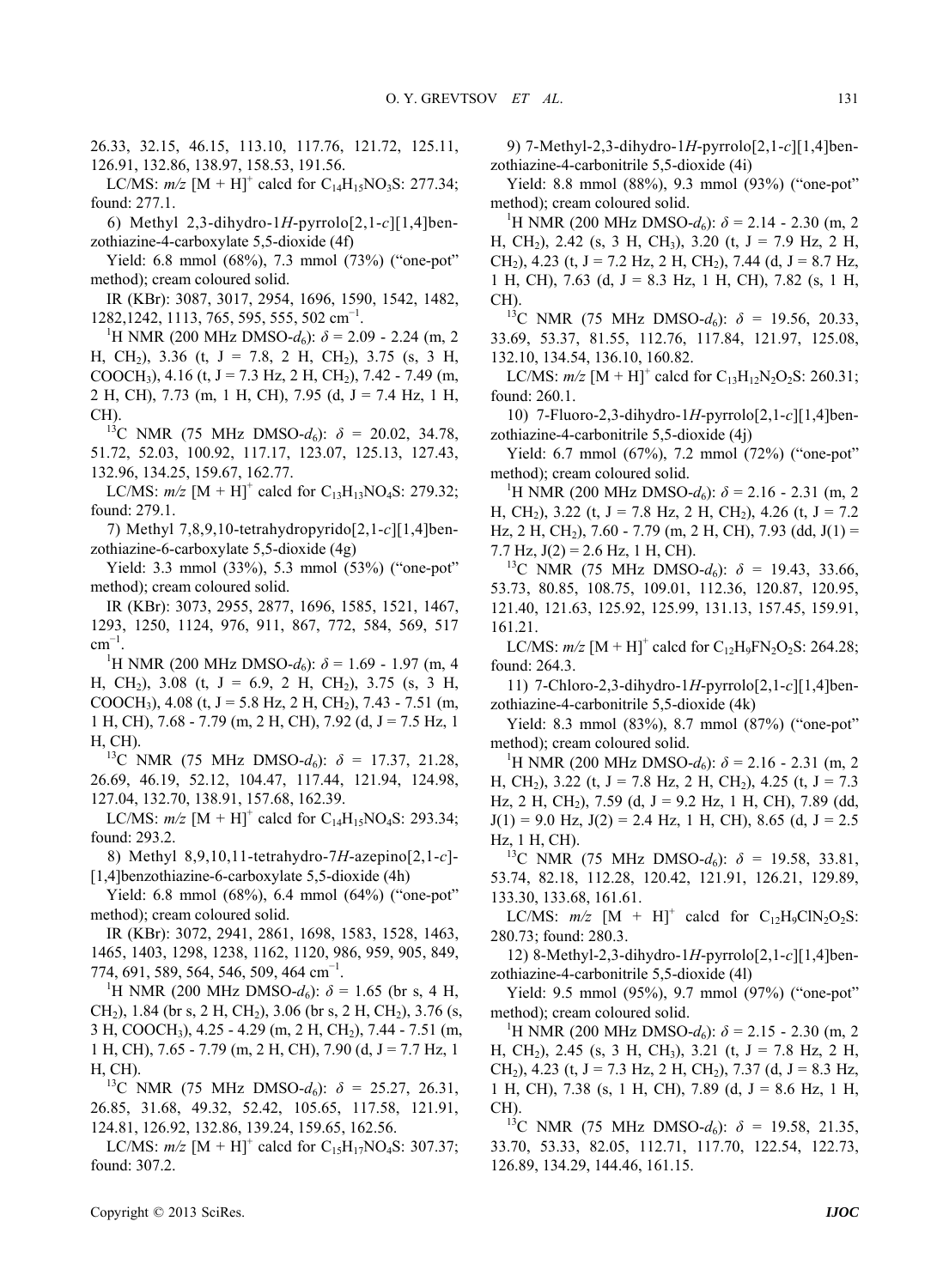LC/MS:  $m/z$  [M + H]<sup>+</sup> calcd for C<sub>13</sub>H<sub>12</sub>N<sub>2</sub>O<sub>2</sub>S: 260.31; found: 260.1.

13) 8-Fluoro-2,3-dihydro-1*H*-pyrrolo[2,1-*c*][1,4]benzothiazine-4-carbonitrile 5,5-dioxide (4m)

Yield: 8.8 mmol (88%), 9.3 mmol (93%) ("one-pot" method); cream coloured solid.

<sup>1</sup>H NMR (200 MHz DMSO- $d_6$ ):  $\delta$  = 2.16 - 2.31 (m, 2) H, CH<sub>2</sub>), 3.23 (t, J = 7.8 Hz, 2 H, CH<sub>2</sub>), 4.22 (t, J = 7.2 Hz, 2 H, CH<sub>2</sub>), 7.36 - 7.55 (m, 2 H, CH), 8.11 (dd, J(1) = 8.9 Hz, J(2) = 5.8 Hz, 1 H, CH).

<sup>13</sup>C NMR (75 MHz DMSO- $d_6$ ):  $\delta$  = 19.61, 33.83, 53.78, 82.87, 105.03, 105.39, 112.30, 113.70, 114.01, 121.77, 121.81, 125.90, 126.05, 136.48, 136.64, 161.83, 162.64, 165.97.

LC/MS:  $m/z$  [M + H]<sup>+</sup> calcd for C<sub>12</sub>H<sub>9</sub>FN<sub>2</sub>O<sub>2</sub>S: 264.28; found: 264.5.

14) 8-Chloro-2,3-dihydro-1*H*-pyrrolo[2,1-*c*][1,4]benzothiazine-4-carbonitrile 5,5-dioxide (4n)

Yield: 8.8 mmol (88%), 9.1 mmol (91%) ("one-pot" method); cream coloured solid.

<sup>1</sup>H NMR (200 MHz DMSO- $d_6$ ):  $\delta$  = 2.15 - 2.30 (m, 2) H, CH<sub>2</sub>), 3.23 (t, J = 7.8 Hz, 2 H, CH<sub>2</sub>), 4.25 (t, J = 7.3 Hz, 2 H, CH<sub>2</sub>), 7.60 (d, J = 8.6 Hz, 1 H, CH), 7.69 (s, 1 H, CH), 8.05 (d, J = 8.6 Hz, 1 H, CH).<br><sup>13</sup>C NMR (75 MHz DMSO-*d*<sub>6</sub>):  $\delta$  = 19.51, 33.72,

53.60, 82.66, 112.14, 117.67, 123.69, 124.62, 125.91, 135.49, 138.28, 161.76.

LC/MS:  $m/z$  [M + H]<sup>+</sup> calcd for C<sub>12</sub>H<sub>9</sub>ClN<sub>2</sub>O<sub>2</sub>S: 280.73; found: 280.3.

15) 3-Methyl-7,8,9,10-tetrahydropyrido[2,1-*c*][1,4]benzothiazine-6-carbonitrile 5,5-dioxide (4o)

Yield: 7.7 mmol (77%), 8.4 mmol (84%) ("one-pot" method); cream coloured solid.

<sup>1</sup>H NMR (200 MHz DMSO- $d_6$ ):  $\delta$  = 1.70 - 1.99 (m, 4 H, CH<sub>2</sub>), 2.42 (s, 3 H, CH<sub>3</sub>), 3.00 (t, J = 6.7 Hz, 2 H, CH<sub>2</sub>), 4.05 (t, J = 5.8 Hz, 2 H, CH<sub>2</sub>), 7.64 (d, J = 9.3 Hz, 1 H, CH), 7.73 (d, J = 9.2 Hz, 1 H, CH), 7.81 (s, 1 H,

CH).<br><sup>13</sup>C NMR (75 MHz DMSO- $d_6$ ):  $\delta = 17.45, 20.15,$ 21.59, 29.80, 48.06, 66.44, 84.17, 112.82, 117.92, 121.15, 126.00, 134.32, 135.96, 136.50, 159.31.

LC/MS:  $m/z$  [M + H]<sup>+</sup> calcd for C<sub>14</sub>H<sub>14</sub>N<sub>2</sub>O<sub>2</sub>S: 274.34; found: 274.2.

16) 3-Fluoro-7,8,9,10-tetrahydropyrido[2,1-*c*][1,4]benzothiazine-6-carbonitrile 5,5-dioxide (4p)

Yield: 6.7 mmol (67%), 7.8 mmol (78%) ("one-pot" method); cream coloured solid. 1

<sup>1</sup>H NMR (200 MHz DMSO- $d_6$ ):  $\delta$  = 1.72 - 1.99 (m, 4 H, CH<sub>2</sub>), 3.02 (t, J = 6.7 Hz, 2 H, CH<sub>2</sub>), 4.08 (t, J = 5.7 Hz, 2 H, CH2), 7.69 - 7.79 (m, 1 H, CH), 7.86 - 7.97 (m, 2 H, CH).<br><sup>13</sup>C NMR (75 MHz DMSO- $d_6$ ):  $\delta = 17.29, 21.42,$ 

29.73, 48.45, 83.48, 107.73, 107.99, 112.41, 120.99, 121.26, 127.04, 134.94, 157.66, 159.88, 160.13.

LC/MS:  $m/z$  [M + H]<sup>+</sup> calcd for C<sub>13</sub>H<sub>11</sub>FN<sub>2</sub>O<sub>2</sub>S: 278.30; found: 278.3.

17) 3-Chloro-7,8,9,10-tetrahydropyrido[2,1-*c*][1,4]benzothiazine-6-carbonitrile 5,5-dioxide (4q)

Yield: 6.8 mmol (68%), 8.0 mmol (80%) ("one-pot" method); cream coloured solid.

<sup>1</sup>H NMR (200 MHz DMSO- $d_6$ ):  $\delta$  = 1.73 - 2.01 (m, 4 H, CH<sub>2</sub>), 3.02 (t, J = 6.6 Hz, 2 H, CH<sub>2</sub>), 4.08 (t, J = 5.8) Hz, 2 H, CH<sub>2</sub>), 7.88 - 7.89 (m, 2 H, CH), 8.01 - 8.03 (m, 1 H, CH).<br><sup>13</sup>C NMR (75 MHz DMSO-*d*<sub>6</sub>): δ = 17.25, 21.35,

29.77, 48.31, 84.60, 112.25, 120.52, 120.87, 126.94, 130.29, 133.25, 136.97, 160.13.

LC/MS:  $m/z$  [M + H]<sup>+</sup> calcd for C<sub>13</sub>H<sub>11</sub>ClN<sub>2</sub>O<sub>2</sub>S: 294.75; found: 294.3.

18) 2-Methyl-7,8,9,10-tetrahydropyrido[2,1-*c*][1,4] benzothiazine-6-carbonitrile 5,5-dioxide (4r)

Yield: 9.0 mmol (90%), 9.7 mmol (97%) ("one-pot" method); cream coloured solid.

<sup>1</sup>H NMR (200 MHz DMSO- $d_6$ ):  $\delta$  = 1.73 - 2.00 (m, 4 H, CH<sub>2</sub>), 2.47 (s, 3 H, CH<sub>3</sub>), 3.01 (t, J = 6.7 Hz, 2 H, CH<sub>2</sub>), 4.07 (t, J = 6.0 Hz, 2 H, CH<sub>2</sub>), 7.41 (d, J = 8.3 Hz, 1 H, CH), 7.68 (s, 1 H, CH), 7.88 (d, J = 8.1, 1 H, CH).<br><sup>13</sup>C NMR (75 MHz DMSO-*d*<sub>6</sub>): *δ* = 17.31, 21.42,

29.71, 47.86, 84.66, 112.65, 117.76, 121.60, 123.52, 127.08, 138.04, 144.09, 159.60.

LC/MS:  $m/z$  [M + H]<sup>+</sup> calcd for C<sub>14</sub>H<sub>14</sub>N<sub>2</sub>O<sub>2</sub>S: 274.34; found: 274.2.

19) 2-Fluoro-7,8,9,10-tetrahydropyrido[2,1-*c*][1,4]benzothiazine-6-carbonitrile 5,5-dioxide (4s)

Yield: 7.8 mmol (78%), 8.5 mmol (85%) ("one-pot" method); cream coloured solid.

<sup>1</sup>H NMR (200 MHz DMSO- $d_6$ ):  $\delta$  = 1.72 - 2.00 (m, 4 H, CH<sub>2</sub>), 3.02 (t, J = 6.7 Hz, 2 H, CH<sub>2</sub>), 4.03 (t, J = 6.0 Hz, 2 H, CH<sub>2</sub>), 7.42 - 7.52 (m, 1 H, CH), 7.78 (dd, J(1) = 12.1 Hz,  $J(2) = 2.2$  Hz, 1 H, CH), 8.06 - 8.13 (m, 1 H, CH).<br><sup>13</sup>C NMR (75 MHz DMSO- $d_6$ ):  $\delta = 17.22, 21.28,$ 

29.76, 48.26, 85.53, 105.35, 105.63, 112.25, 113.97, 114.21, 122.47, 124.88, 124.99, 140.14, 140.25, 160.26, 162.97, 165.45.

LC/MS:  $m/z$  [M + H]<sup>+</sup> calcd for C<sub>13</sub>H<sub>11</sub>FN<sub>2</sub>O<sub>2</sub>S: 278.30; found: 278.3.

20) 2-Chloro-7,8,9,10-tetrahydropyrido[2,1-*c*][1,4]benzothiazine-6-carbonitrile 5,5-dioxide (4t)

Yield: 8.9 mmol (89%), 9.4 mmol (94%) ("one-pot" method); cream coloured solid.

<sup>1</sup>H NMR (200 MHz DMSO- $d_6$ ):  $\delta$  = 1.72 - 1.99 (m, 4 H, CH<sub>2</sub>), 3.02 (t, J = 6.7 Hz, 2 H, CH<sub>2</sub>), 4.08 (t, J = 5.9 Hz, 2 H, CH<sub>2</sub>), 7.66 (dd, J(1) = 8.6 Hz, J(2) = 1.7 Hz, 1 H, CH), 7.96 (d, J = 1.6 Hz, 1 H, CH), 8.03 (d, J = 8.6 Hz, 1

H, CH).<br><sup>13</sup>C NMR (75 MHz DMSO-*d*<sub>6</sub>):  $\delta = 17.22, 21.28$ , 29.80, 49.22, 85.38, 112.20, 117.98, 123.74, 124.50,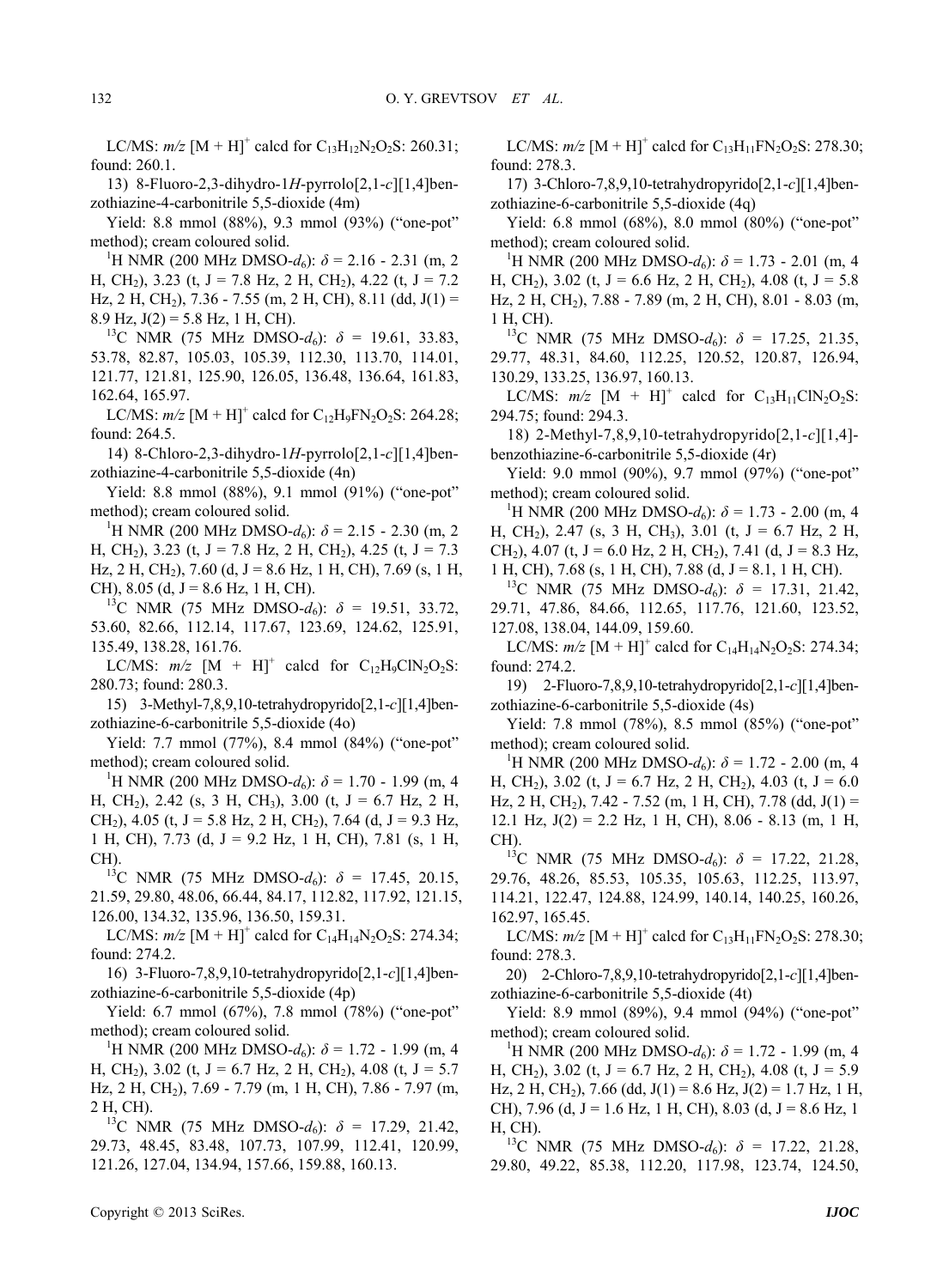126.31, 138.24, 139.24, 160.36.

LC/MS:  $m/z$  [M + H]<sup>+</sup> calcd for C<sub>13</sub>H<sub>11</sub>ClN<sub>2</sub>O<sub>2</sub>S: 294.75; found: 294.6.

21) 3-Methyl-8,9,10,11-tetrahydro-7*H*-azepino[2,1-*c*]- [1,4]benzothiazine-6-carbonitrile 5,5-dioxide (4u)

Yield: 6.9 mmol (69%), 7.2 mmol (72%) ("one-pot" method); cream coloured solid.

<sup>1</sup>H NMR (200 MHz DMSO- $d_6$ ):  $\delta$  = 1.71 (br s, 4 H, CH<sub>2</sub>), 1.81 (br s, 2 H, CH<sub>2</sub>), 2.42 (s, 3 H, CH<sub>3</sub>), 3.16 (br s, 2 H, CH2), 4.28 - 4.32 (m, 2 H, CH2), 7.60 - 7.70 (m, 2 H, CH), 7.78 (s, 1 H, CH).<br><sup>13</sup>C NMR (75 MHz DMSO-*d*<sub>6</sub>):  $\delta$  = 20.02, 24.87,

26.01, 27.34, 34.14, 50.60, 85.91, 112.81, 118.13, 120.86, 125.47, 134.43, 136.07, 136.30, 163.94.

LC/MS:  $m/z$  [M + H]<sup>+</sup> calcd for C<sub>15</sub>H<sub>16</sub>N<sub>2</sub>O<sub>2</sub>S: 288.37; found: 288.1.

22) 3-Fluoro-8,9,10,11-tetrahydro-7*H*-azepino[2,1-*c*][1,4] benzothiazine-6-carbonitrile 5,5-dioxide (4v)

Yield: 6.6 mmol (66%), 6.1 mmol (61%) ("one-pot" method); cream coloured solid.

<sup>1</sup>H NMR (200 MHz DMSO- $d_6$ ):  $\delta$  = 1.71 (br s, 4 H, CH<sub>2</sub>), 1.82 (br s, 2 H, CH<sub>2</sub>), 3.18 (br s, 2 H, CH<sub>2</sub>), 4.31 -4.35 (m, 2 H, CH2), 7.68 - 7.78 (m, 1 H, CH), 7.82 - 7.90

(m, 2 H, CH).<br><sup>13</sup>C NMR (75 MHz DMSO- $d_6$ ):  $\delta = 24.72, 25.90,$ 27.33, 34.22, 51.08, 85.57, 107.62, 107.87, 112.51, 121.23, 121.45, 126.61, 126.68, 135.36, 157.45, 159.92, 164.47.

LC/MS:  $m/z$  [M + H]<sup>+</sup> calcd for C<sub>14</sub>H<sub>13</sub>FN<sub>2</sub>O<sub>2</sub>S: 292.33; found: 292.3.

23) 3-Chloro-8,9,10,11-tetrahydro-7*H*-azepino[2,1-*c*]- [1,4]benzothiazine-6-carbonitrile 5,5-dioxide (4w)

Yield: 4.6 mmol (46%), 4.8 mmol (48%) ("one-pot" method); cream coloured solid.

<sup>1</sup>H NMR (200 MHz DMSO- $d_6$ ):  $\delta$  = 1.70 (br s, 4 H, CH<sub>2</sub>), 1.77 - 1.81 (m, 2 H, CH<sub>2</sub>), 3.18 (br s, 2 H, CH<sub>2</sub>), 4.30 - 4.34 (m, 2 H, CH<sub>2</sub>), 7.78 - 8.01 (m, 3 H, CH).<br><sup>13</sup>C NMR (75 MHz DMSO-*d*<sub>6</sub>): *δ* = 24.7, 25.82, 27.30,

34.28, 50.96, 86.66, 112.36, 120.81, 126.60, 129.92, 133.45, 137.45, 164.67.

LC/MS:  $m/z$  [M + H]<sup>+</sup> calcd for C<sub>14</sub>H<sub>13</sub>ClN<sub>2</sub>O<sub>2</sub>S: 308.78; found: 308.3.

24) 2-Methyl-8,9,10,11-tetrahydro-7*H*-azepino[2,1-*c*]- [1,4]benzothiazine-6-carbonitrile 5,5-dioxide (4x)

Yield: 7.3 mmol (73%), 8.9 mmol (89%) ("one-pot" method); cream coloured solid.

<sup>1</sup>H NMR (200 MHz DMSO- $d_6$ ):  $\delta = 1.71$  (br s, 4 H, CH<sub>2</sub>), 1.83 (br s, 2 H, CH<sub>2</sub>), 2.48 (s, 3 H, CH<sub>3</sub>), 3.17 (br s, 2 H, CH<sub>2</sub>), 4.29 - 4.33 (m, 2 H, CH<sub>2</sub>), 7.40 (d, J = 8.0 Hz, 1 H, CH), 7.58 (s, 1 H, CH), 7.86 (d, J = 7.9 Hz, 1 H,

CH).<br><sup>13</sup>C NMR (75 MHz DMSO- $d_6$ ):  $\delta = 21.45, 24.91,$ 26.10, 27.35, 34.25, 50.57, 86.56, 112.73, 117.96, 121.48, 123.21, 126.81, 138.53, 144.39, 164.19.

25) 2-Fluoro-8,9,10,11-tetrahydro-7*H*-azepino[2,1-*c*]- [1,4]benzothiazine-6-carbonitrile 5,5-dioxide (4y)

Yield: 7.3 mmol (73%) ("one-pot" method); cream coloured solid.

<sup>1</sup>H NMR (200 MHz DMSO- $d_6$ ):  $\delta$  = 1.71 (br s, 4 H, CH<sub>2</sub>), 1.78 - 1.81 (m, 2 H, CH<sub>2</sub>), 3.18 (br s, 2 H, CH<sub>2</sub>),  $4.28 - 4.32$  (m, 2 H, CH<sub>2</sub>), 7.41 - 7.50 (m, 1 H, CH), 7.69  $(dd, J(1) = 11.7$  Hz,  $J(2) = 2.2$  Hz, 1 H, CH), 8.03 - 8.11 (m, 1 H, CH).<br><sup>13</sup>C NMR (75 MHz DMSO-*d*<sub>6</sub>):  $\delta = 24.92, 25.91,$ 

27.39, 34.43, 51.03, 87.65, 105.59, 105.96, 112.46, 113.80, 114.11, 122.26, 124.89, 125.04, 140.62, 140.78, 162.89, 164.81, 166.21.

LC/MS:  $m/z$  [M + H]<sup>+</sup> calcd for C<sub>14</sub>H<sub>13</sub>FN<sub>2</sub>O<sub>2</sub>S: 292.33; found: 292.4.

26) 2-Chloro-8,9,10,11-tetrahydro-7*H*-azepino[2,1-*c*]- [1,4]benzothiazine-6-carbonitrile 5,5-dioxide (4z)

Yield: 5.3 mmol (53%) ("one-pot" method); cream coloured solid.

<sup>1</sup>H NMR (200 MHz DMSO- $d_6$ ):  $\delta$  = 1.71 (br s, 4 H, CH2), 1.80 - 1.82 (m, 2 H, CH2), 3.16 - 3.19 (m, 2 H,  $CH<sub>2</sub>$ ), 4.31 - 4.35 (m, 2 H, CH<sub>2</sub>), 7.63 (dd, J(1) = 8.4 Hz,  $J(2) = 1.6$  Hz, 1 H, CH), 7.84 (d, J = 1.5 Hz, 1 H, CH),

8.00 (d, J = 8.6 Hz, 1 H, CH).<br><sup>13</sup>C NMR (75 MHz DMSO-*d*<sub>6</sub>):  $\delta$  = 24.73, 25.80, 27.32, 34.36, 50.84, 87.36, 112.32, 118.10, 123.66, 124.17, 126.03, 138.43, 139.65, 164.83.

LC/MS:  $m/z$  [M + H]<sup>+</sup> calcd for C<sub>14</sub>H<sub>13</sub>ClN<sub>2</sub>O<sub>2</sub>S: 308.78; found: 308.3.

#### **2-Methyl-1,4-benzoxathiine 4,4-dioxide (5).**

The mixture of 10 mmol [(2-fluorophenyl)sulfonyl] acetone 1b, 10 mmol DBU and 2 mL of 1,4-dioxane were heated  $80^{\circ}$ C -  $90^{\circ}$ C for 3 - 4 hours (monitored by TLC, eluent—CHCl<sub>3</sub>). The reaction mixture was diluted with 2-propanol after cooling. The precipitate formed was filtered and crystallized from 2-propanol-DMF mixture.

Yield: 5.5 mmol (55%); cream coloured solid.

<sup>1</sup>H NMR (200 MHz DMSO- $d_6$ ):  $\delta$  = 2.23 (s, 3 H, CH<sub>3</sub>), 6.82 (s, 1 H, CH), 7.43 - 7.53 (m, 2 H, CH2), 7.68 - 7.77 (m, 1 H, CH), 7.93 (d, J = 7.9 Hz, 1 H, CH). 13C NMR (75 MHz DMSO-*d*6): *δ* = 20.37, 103.44,

118.73, 122.43, 124.54, 126.09, 133.96, 149.90, 158.08.

LC/MS:  $m/z$  [M + H]<sup>+</sup> calcd for C<sub>9</sub>H<sub>8</sub>O<sub>3</sub>S: 196.22; found: 196.3.

#### **(2***E***,***Z***)-2-{[(2-fluorophenyl)sulfonyl]methylidene}azepane (6).**

The mixture of 1-[(2-fluorophenyl)sulfonyl]acetone 1b (10 mmol) with S-methyllactim 2f (15 mmol) was heated at 90˚C for 6 to 8 hours (monitored by TLC, eluent—  $CHCl<sub>3</sub>$ ). The reaction mixture was diluted with 2-propanol after cooling. The precipitate formed was filtered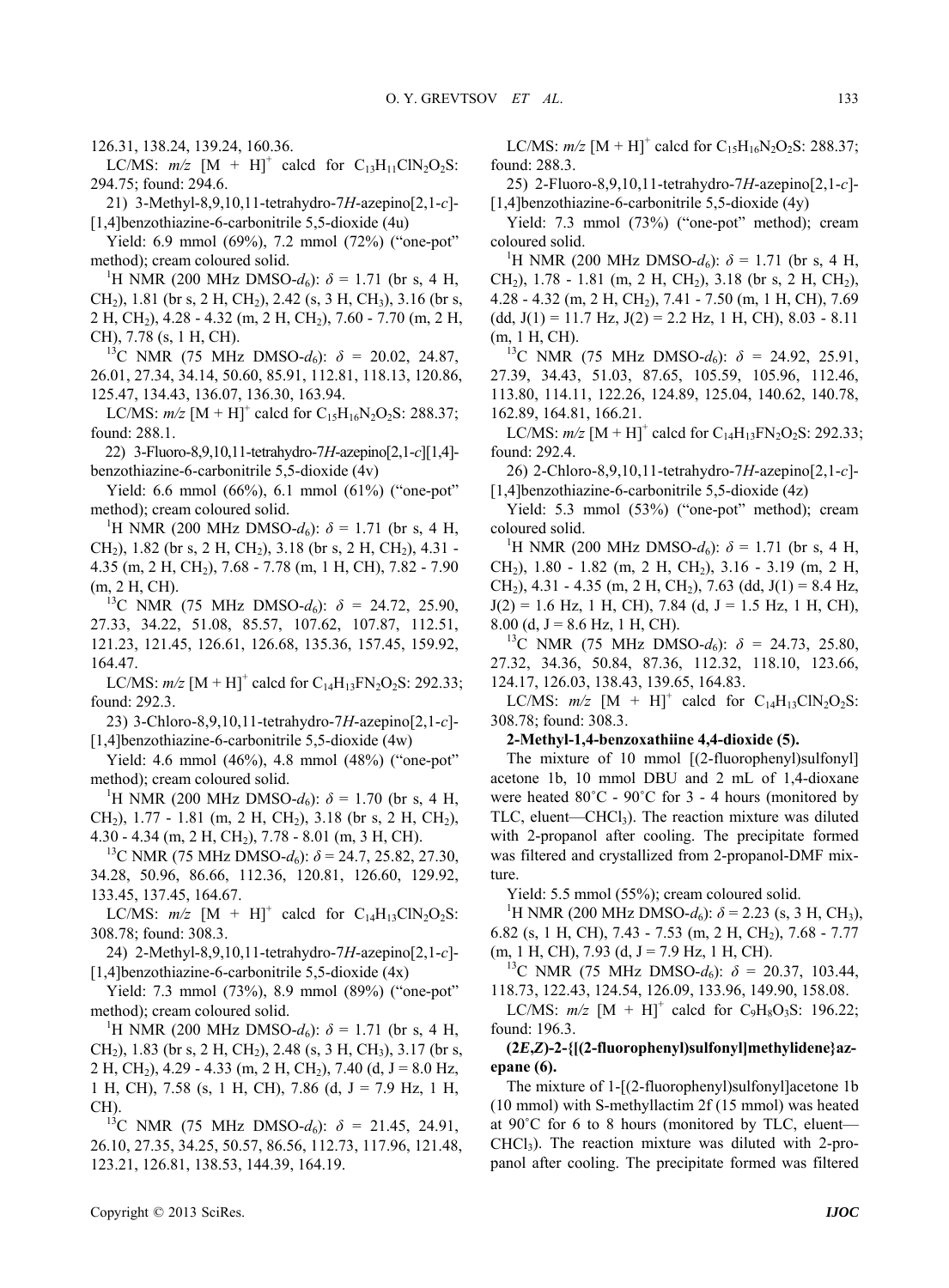and crystallized from 2-propanol-DMF mixture.

Yield: 2.5 mmol (25%); cream coloured solid.

LC/MS:  $m/z$  [M + H]<sup>+</sup> calcd for C<sub>9</sub>H<sub>8</sub>O<sub>3</sub>S: 269.34; found: 269.5.

## **3. Conclusion**

The reaction of different methylene active (2-fluorophenyl)sulfones with O- and S-methylactims has been studied. A facile one-pot method for synthesis of 2,3 dihydro-1*H*-pyrrolo[2,1-*c*][1,4]benzothiazines and their homologues by interaction of methylenactive (2-fluorophenyl)sulfones with homologues of either 5-methoxy-3,4-dihydro-2*H*-pyrrole or 5-(methylthio)-3,4-dihydro-2*H*-pyrrole has been developed.

#### **REFERENCES**

- [1] F. Varano, D. Catarzi, V. Colotta, G. Filacchioni, L. Cecchi, A. Galli and C. Costagli, "Synthesis of 2-Sub-stituted-6,8-dichloro-3,4-dihydro-3-oxo-2H-1,4-benzothiazi ne-1,1-dioxides and -1-Oxides as Glycine-NMDA Receptor Antagonists," *Il Farmaco*, Vol. 53, No. 12, 1998, pp. 752-757. [doi:10.1016/S0014-827X\(98\)00097-4](http://dx.doi.org/10.1016/S0014-827X(98)00097-4)
- [2] P. Rafferty, D. Calderwood, L. D. Arnold, B. Gonzalez Pascual, J. L. Ortego Matinez, M. J. Perez de Vega and I. F. Fernandez, "Benzothiazinone and Benzoxazinone Compounds," PCT Int. Appl. WO 2000075139, 2000.
- [3] J. F. Blake, J. B.Fell, J. P. Fischer, R. T. Hendricks, J. E. Robinson, S. R. Spencer and P. J. Stengel, "Heterocyclic Antiviral Compounds," US Patent No. 2006040927, 2006.
- [4] H. C. Hansen, T. M. Tagmose and J. B. Hansen, "Fused 1,4-Thiazine-2-carbonitrile Derivatives, Their Preparation and Use," PCT Int. Appl. WO 2000055147, 2000.
- [5] T. Yamamoto, I. Watanabe, K. Harada and S. Ikeda, "Benzo[1,4]thiazine Derivatives and Drugs Comprising the Same," PCT Int. Appl. WO 9813357, 1998.
- [6] I. Iijima, S. Nomura, K. Okumura, K. Takashima and K. Suzuki, Jpn. Kokai Tokkyo Koho JP 04041483,1992.
- [7] H. Kano and S. Takahashi, "Shionogi Kenkyusho Nenpo," *Shionogi Kenkyusho Nempo*, Vol. 11, No. 1, 1961, pp. 1-3.
- [8] G. Fengler, D. Arlt, K. Grohe, H. J. Zeiler and K. Metzger, "4H-1,4-Benzothiazin-Derivate," Ger. Offen. DE 3229125, 1984.
- [9] T. Kachhee, V. Gupta, D. C. Gautam and R. Gupta, "Synthesis of 4H-1,4-Benzothiazine-1,1-dioxides (Sulfones) and Phenothiazine-5,5-dioxides (Sulfones)," *Phosphorus*, *Sulfur*, *and Silicon and the Related Elements*, Vol. 180, No. 10, 2005, pp. 2225-2234. [doi:10.1080/104265090917790](http://dx.doi.org/10.1080/104265090917790)
- [10] G. Kumar, V. Gupta, D. Gautam and R. Gupta, "Synthesis of Sulfones OF 4H-1,4-Benzothiazines and Phenothiazines," *Phosphorus*, *Sulfur*, *and Silicon and the Related Elements*, Vol. 179, No. 10, 2004, pp. 1941-1948. [doi:10.1080/10426500490466931](http://dx.doi.org/10.1080/10426500490466931)
- [11] V. Molteni, X. He, J. Nabakka, K. Yang, A. Kreusch, P. Gordon, B. Bursulaya, I. Warner, T. Shin, T. Biorac, N. S. Ryder, R. Goldberg, J. Doughty and Y. He, "Identification of Novel Potent Bicyclic Peptide Deformylase Inhibitors," *Bioorganic & Medicinal Chemistry Letters*, Vol. 14, No. 6, 2004, pp. 1477-1481. [doi:10.1016/j.bmcl.2004.01.014](http://dx.doi.org/10.1016/j.bmcl.2004.01.014)
- [12] K. Gupta, B. S. Rathore, R. Gupta, V. Gupta and M. Kumar, "Synthesis and Spectral Studies of 4H-1,4-Benzothiazine S,S-Dioxides (Sulfones)," *Heterocyclic Communications*, Vol. 9, No. 4, 2003, p. 381.
- [13] T. S. Yokum, J. Alsina and G. Barany, "Solid-Phase Syntheses of Heterocycles Containing the 2-Aminothiophenol Moiety," *Journal of Combinatorial Chemistry*, Vol. 2, No. 3, 2000, pp. 282-292. [doi:10.1021/cc9900854](http://dx.doi.org/10.1021/cc9900854)
- [14] S. C. Schou, H. C. Hansen, T. M. Tagmose, H. C. M. Boonen, A. Worsaae, M. Drabowski, P. Wahl, P. O. G. Arkhammar, T. Bodvarsdottir, M.-H. Antoine, P. Lebrun and J. B. Hansen, "Synthesis and Pharmacological Evaluation of 4H-1,4-Benzothiazine-2-carbonitrile 1,1-dioxide and N-(2-Cyanomethylsulfonylphenyl)acylamide Derivatives as Potential Activators of ATP Sensitive Potassium Channels," *Bioorganic & Medicinal Chemistry Letters*, Vol. 13, No. 1, 2005, pp. 141-155. [doi:10.1016/j.bmc.2004.09.051](http://dx.doi.org/10.1016/j.bmc.2004.09.051)
- [15] A. I. Gerasyuto, S. G. Zlotin and V. V. Semenov, "Synthesis of 2,3-Dihydrobenzothiazol-1,1-dioxide and 2,3- Dihydro-1,4-benzothiazin-3-one Nitroderivatives from 2,4-Di- and 2,4,6-Trinitrobenzamides," *Synthesis*, Vol. 2, 2001, pp. 300-304. [doi:10.1055/s-2001-10820](http://dx.doi.org/10.1055/s-2001-10820)
- [16] F. Babudri, S. Florio, A. M. Vitrani and L. Di Nunno, "Synthesis of 4H-1,4-Benzothiazines via Lithiation Alpha to Sulphur of 2-Acylaminophenyl Alkyl Sulphides, Sulphoxides, and Sulphones," *Journal of the Chemical Society*, *Perkin Transactions* 1, Vol. 8, 1984, pp. 1899-1903. [doi:10.1039/p19840001899](http://dx.doi.org/10.1039/p19840001899)
- [17] Y. Ishikawa, Y. Terao, K. Suzuki, N. Shikano and M. Sekiya, "Cyclization of α- and β-Alkylthio-Substituted Amines Possessing Positively Charged Carbon at the Nitrogen. A New Synthetic Method for Thiazolidines, Thiomorpholines and Dihydro-1,4-benzothiazines," *Chemical & Pharmaceutical Bulletin*, Vol. 32, No. 2, 1984, pp. 438-446. [doi:10.1248/cpb.32.438](http://dx.doi.org/10.1248/cpb.32.438)
- [18] G. Pagani, "Ricerche sui Solfoni Ciclici. Nota V. 4H-1,4-Benzothiazine-1,1-diossido," *Gazzetta Chimica Italiana*, Vol. 97, 1967, pp. 1804-1807.
- [19] A. S. Angeloni and G. Pappalardo, "Benzothiazinone Diossidi e Loro Derivati," *Gazzetta Chimica Italiana*, Vol. 91, 1961, pp. 633-635.
- [20] G. Fengler, D. Arlt and K. Grohe, "4H-1,4-Benzothiazin-derivate," Ger. Offen. DE 3229124, 1984.
- [21] S. E. Lopez, J. Charris, N. Urdaneta and G. Lobo, "Synthesis of N-Aryl Substituted 4H-1,4-Benzothiazine 1,1- Dioxide 2-Carboxylic Acid-Esters," *Phosphorus*, *Sulfur*, *and Silicon and the Related Elements*, Vol. 143, No. 1, 1998, pp. 53-61. [doi:10.1080/10426509808045484](http://dx.doi.org/10.1080/10426509808045484)
- [22] S. E. Lopez, M. V. Godoy, N. Urdaneta and M. Rosales, "An Improved Procedure for the Preparation of N-Aryl